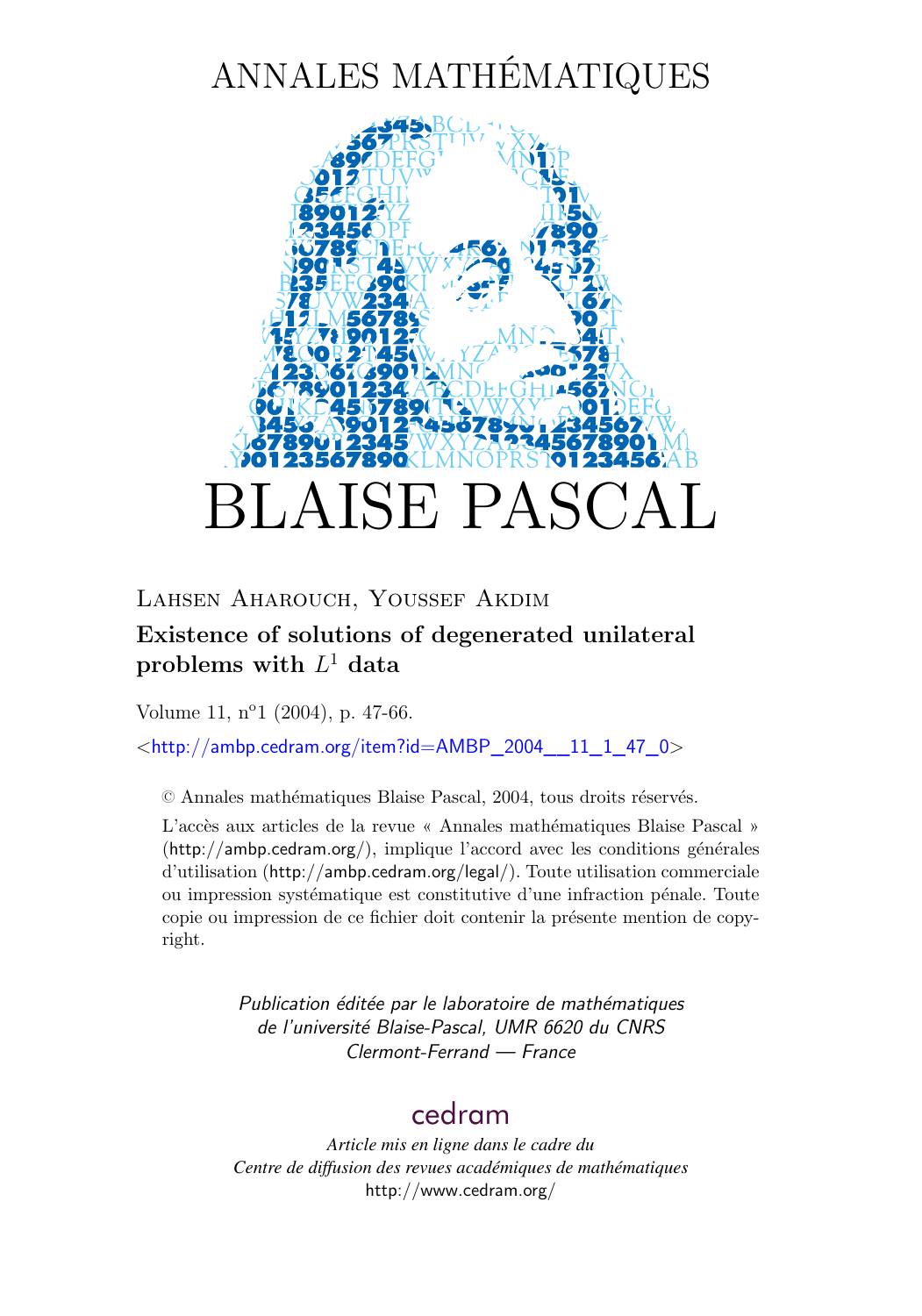# <span id="page-1-0"></span>**Existence of solutions of degenerated**  $\boldsymbol{\mathrm{unilateral}}$  problems with  $L^1$  data

Lahsen Aharouch Youssef Akdim

#### **Abstract**

In this paper, we shall be concerned with the existence result of the Degenerated unilateral problem associated to the equation of the type

$$
Au + g(x, u, \nabla u) = f - \text{div} F,
$$

where  $A$  is a Leray-Lions operator and  $q$  is a Carathéodory function having natural growth with respect to  $|\nabla u|$  and satisfying the sign condition. The second term is such that,  $f \in L^1(\Omega)$  and  $F \in$  $\Pi_{i=1}^N L^{p'}(\Omega, w_i^{1-p'}$  $i^{-p}$ ).

### **1 Introduction**

Let  $\Omega$  be a bounded open set of  $\mathbb{R}^N$ , p be a real number such that  $1 < p < \infty$ and  $w = \{w_i(x), 0 \le i \le N\}$  be a vector of weight functions on  $\Omega$ , i.e. each  $w_i(x)$  is a measurable *a.e.* strictly positive function on  $\Omega$ , satisfying some integrability conditions (see section 2). Now we consider the obstacle problem associated to the following differential equations

$$
Au + g(x, u, \nabla u) = f - \text{div}F.
$$
\n(1.1)

Where A is a Leray-Lions operator from  $W_0^{1,p}(\Omega,w)$  into its dual  $W^{-1,p'}(\Omega,w^*)$ defined by  $Au = -\text{div}a(x, u, \nabla u)$  and where g is a nonlinear lower order term having natural growth (order p) with respect to  $|\nabla u|$ , with respect to  $|u|$ , we do not assume any growth restrictions, but we assume only the "sign-condition"

$$
g(x, s, \xi)s \ge 0.
$$

As regards the second member, we suppose that  $f \in L^1(\Omega)$  and that

$$
F \in \Pi_{i=1}^{N} L^{p'}(\Omega, w_i^{1-p'}).
$$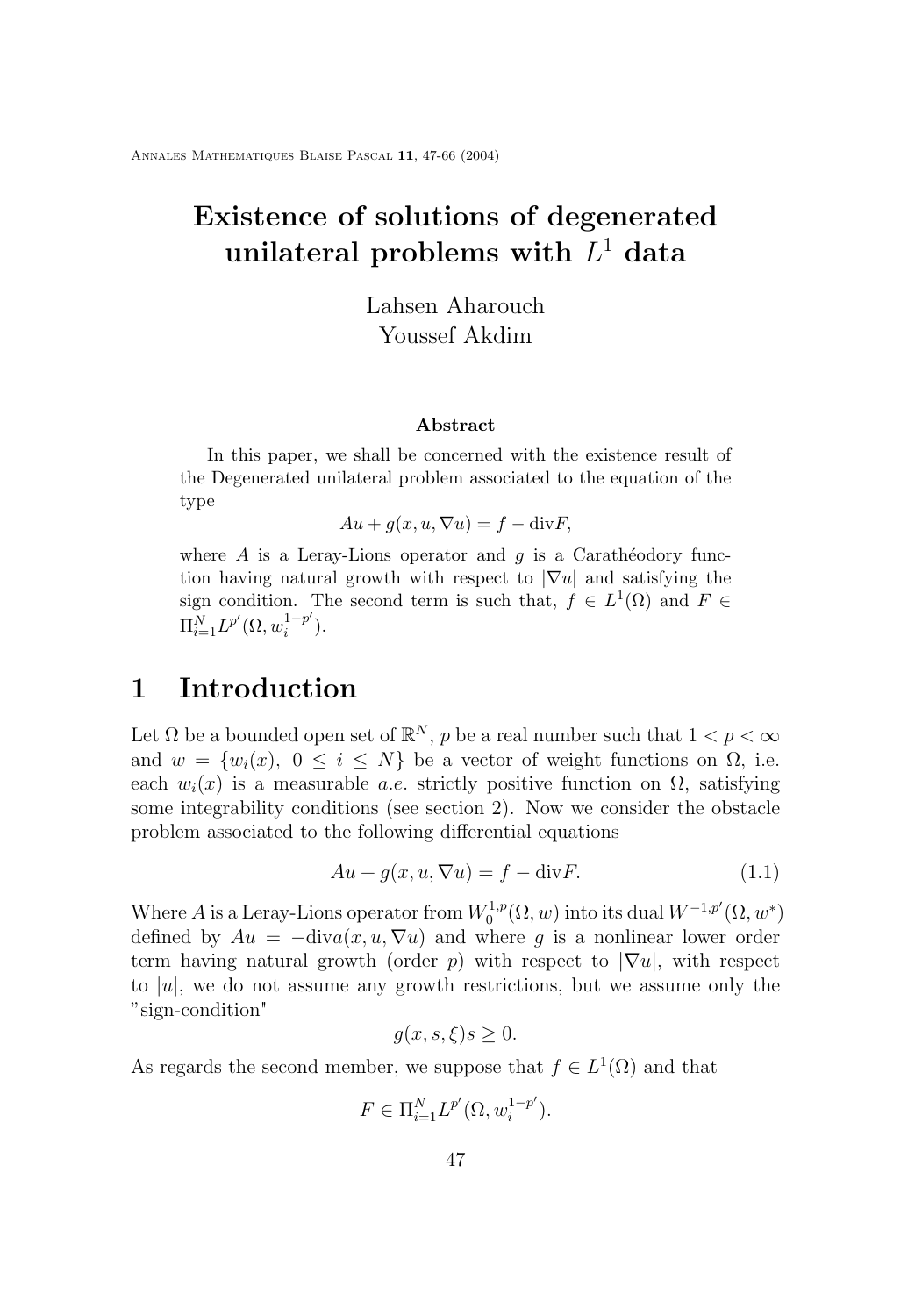In the case where  $F = 0$ , an existence theorem has been proved in [\[2\]](#page-19-0) with  $f \in W^{-1,p'}(\Omega,w)$ , and in [\[3\]](#page-19-0) with  $f \in L^1(\Omega)$  and where the nonlinearity g satisfies further the following coercivity condition

$$
|g(x,s,\xi)| \ge \beta \sum_{i=1}^{N} w_i |\xi_i|^p \quad \text{for} \quad |s| > \gamma. \tag{1.2}
$$

Our purpose, in this paper, is to prove an existence result for degenerated unilateral problems associated to [\(1](#page-1-0).1) in the case where  $F \neq 0$  and without assuming the coercivity condition (1.2). So that, we generalize The previous results given in [\[3\]](#page-19-0).

Let us point out that another work in the  $L^p$  case can be found in [[6](#page-19-0), [12](#page-20-0)] in the case of equation, and in [[11](#page-20-0)] in the case of obstacle problems.

This paper is organized as follows, sections 2 containe some preliminaries and some technical lemmas, section 3 is concerned with main results and basic assumptions, in section 4, we prove main results and we study the stability and the positivity of solution.

# **2 Preliminaries**

Let  $\Omega$  be a bounded open subset of  $\mathbb{R}^N(N \geq 1)$ . Let  $1 < p < \infty$ , and let  $w = \{w_i(x); i = 1, ..., N\},\$ 

 $0 \leq i \leq N$  be a vector of weight functions i.e. every component  $w_i(x)$  is a measurable function which is strictly positive a.e. in  $\Omega$ . Further, we suppose in all our considerations that for  $0\leq i\leq N$ 

$$
w_i \in L^1_{loc}(\Omega)
$$
 and  $w_i^{-\frac{1}{p-1}} \in L^1_{loc}(\Omega)$ . (2.1)

We define the weighted space with weight  $\gamma$  in  $\Omega$  as

$$
L^p(\Omega, \gamma) = \{ u(x) : u\gamma^{\frac{1}{p}} \in L^p(\Omega) \},
$$

which is endowed with, we define the norm

$$
||u||_{p,\gamma} = (\int_{\Omega} |u(x)|^p \gamma(x) dx)^{\frac{1}{p}}.
$$

We denote by  $W^{1,p}(\Omega, w)$  the space of all real-valued functions  $u \in L^p(\Omega, w_0)$ such that the derivatives in the sense of distributions satisfy

$$
\frac{\partial u}{\partial x_i} \in L^p(\Omega, w_i) \text{ for all } i = 1, ..., N.
$$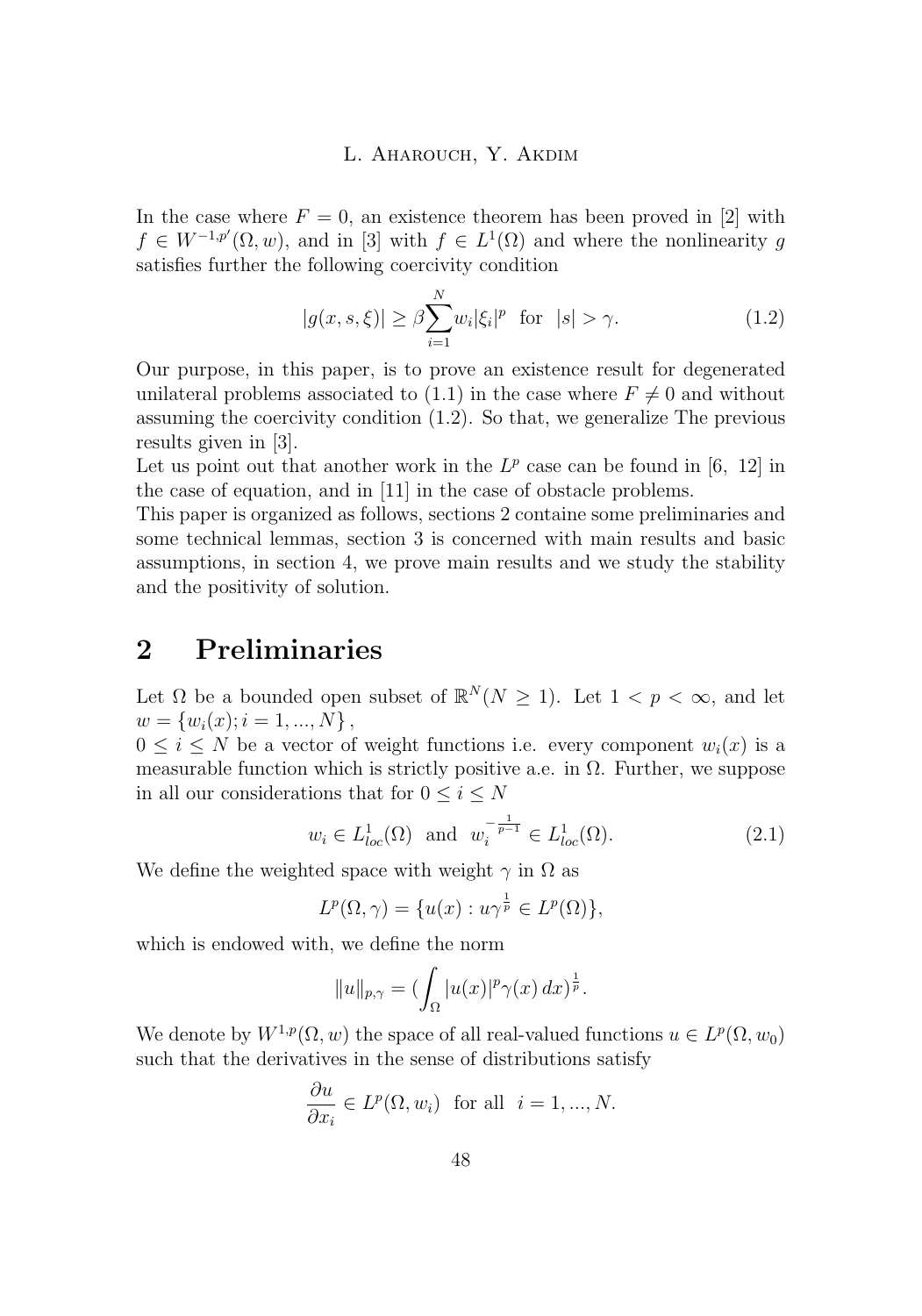<span id="page-3-0"></span>This set of functions forms a Banach space under the norm

$$
||u||_{1,p,w} = \left(\int_{\Omega} |u(x)|^p w_0 \, dx + \sum_{i=1}^N \int_{\Omega} |\frac{\partial u}{\partial x_i}|^p w_i(x) \, dx\right)^{\frac{1}{p}}.
$$
 (2.2)

To deal with the Dirichlet problem, we use the space

$$
X = W_0^{1,p}(\Omega, w),
$$

defined as the closure of  $C_0^{\infty}(\Omega)$  with respect to the norm (2.2). Note that,  $C_0^{\infty}(\Omega)$  is dense in  $W_0^{1,p}(\Omega,w)$  and  $(X, \|\. \|_{1,p,w})$  is a reflexive Banach space. We recall that the dual space of the weighted Sobolev spaces  $W_0^{1,p}(\Omega, w)$  is equivalent to  $W^{-1,p'}(\Omega, w^*)$ , where  $w^* = \{w_i^* = w_i^{1-p'}\}, \quad i = 1, ..., N$  and  $p'$ is the conjugate of p i.e.  $p' = \frac{p}{p-1}$  $\frac{p}{p-1}$ . For more details we refer the reader to

We now introduce the functional spaces we will need later.

[\[10\]](#page-19-0).

For  $p \in (1,\infty)$ ,  $\tau_0^{1,p}(\Omega,w)$  is defined as the set of measurable functions u:  $\Omega \to \mathbb{R}$  such that for  $k > 0$  the truncated functions  $T_k(u) \in W_0^{1,p}(\Omega, w)$ .

We gives the following lemma this is a generalization of Lemma 2.1 [\[4\]](#page-19-0) in weighted spaces.

**Lemma 2.1:** For every  $u \in \tau_0^{1,p}(\Omega, w)$ , there exists a unique measurable *function*  $v : \Omega \to \mathbb{R}$  *such that* 

$$
\nabla T_k(u) = v \chi_{\{|v| < k\}}.
$$

**Lemma 2.2:** Let  $\lambda \in \mathbb{R}$  and let u and v be two measurable functions defined *on*  $\Omega$  *which are finite almost everywhere, and which are such that*  $T_k(u)$ ,  $T_k(v)$  and  $T_k(u + \lambda v)$  belong to  $W_0^{1,p}(\Omega, w)$  for every  $k > 0$  then

$$
\nabla(u + \lambda v) = \nabla(u) + \lambda \nabla(v) \ a.e. \ in \ \Omega
$$

*where*  $\nabla(u)$ ,  $\nabla(v)$  *and*  $\nabla(u + \lambda v)$  *are the gradients of* u, v *and*  $u + \lambda v$  *introduced in Lemma 2.1.*

The proof of this lemma is similar to the proof of Lemma 2.12 [\[9\]](#page-19-0) for the non weighted case.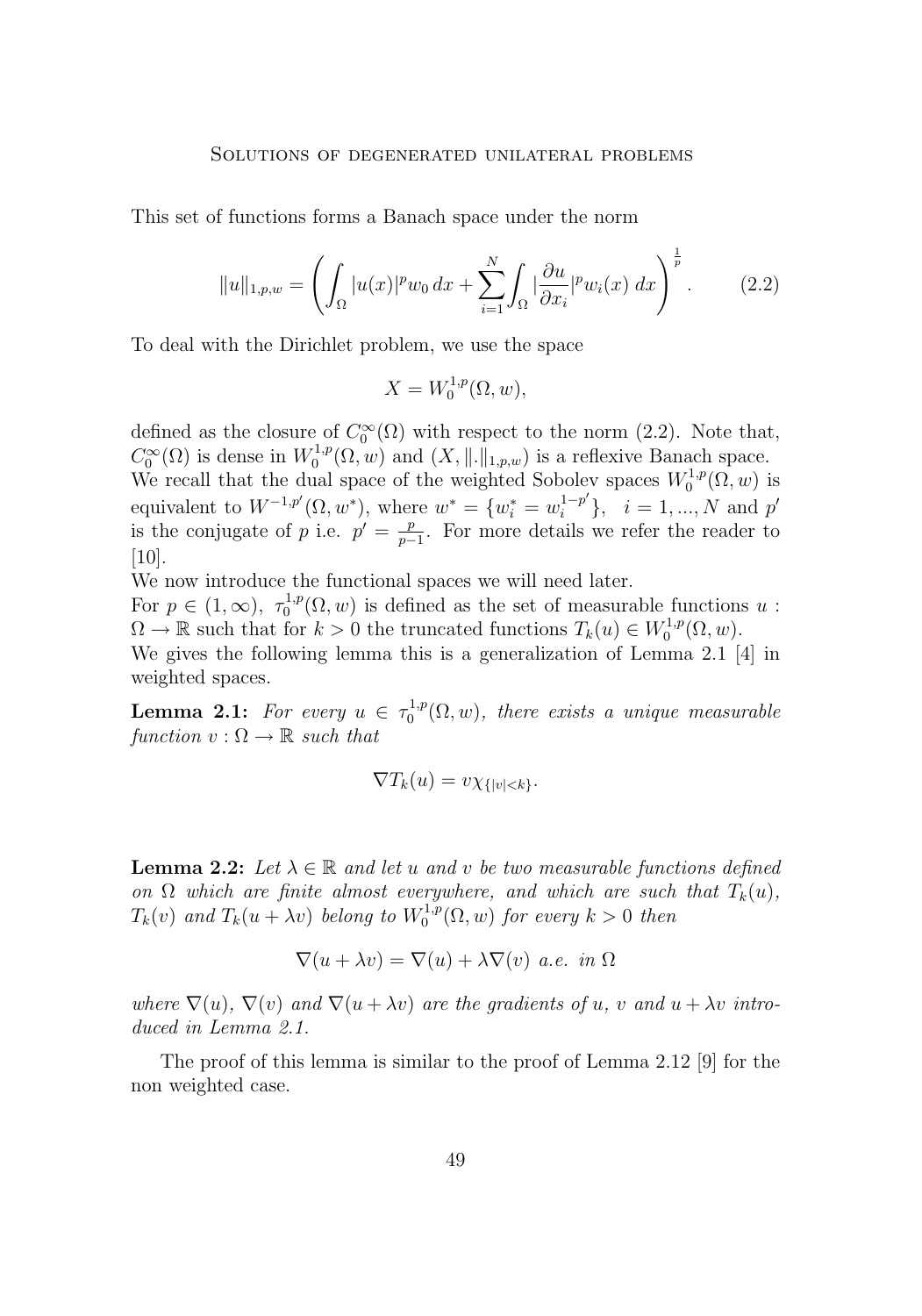Now, we state the following assumptions.  $(H_1)$ -The expression

$$
||u||_X = \left(\sum_{i=1}^N \int_{\Omega} |\frac{\partial u}{\partial x_i}|^p w_i(x) \, dx\right)^{\frac{1}{p}},\tag{2.3}
$$

is a norm defined on  $X$  and is equivalent to the norm  $(2.2)$  $(2.2)$ . (Note that  $(X, \|u\|_X)$  is a uniformly convex (and reflexive) Banach space.

-There exist a weight function  $\sigma$  on  $\Omega$  and a parameter q,  $1 < q < \infty$ , such that

$$
1 < q < p + p' \tag{2.4}
$$

and

$$
\sigma^{1-q'} \in L^1_{loc}(\Omega). \tag{2.5}
$$

with  $q' = \frac{q}{q}$  $\frac{q}{q-1}$  and such that the Hardy inequality

$$
\left(\int_{\Omega} |u|^q \sigma(x) \, dx\right)^{\frac{1}{q}} \le C \left(\sum_{i=1}^N \int_{\Omega} |\frac{\partial u}{\partial x_i}|^p w_i(x) \, dx\right)^{\frac{1}{p}},\tag{2.6}
$$

holds for every  $u \in X$  with a constant  $C > 0$  independent of u. Moreover, the imbeding

$$
X \hookrightarrow L^q(\Omega, \sigma) \tag{2.7}
$$

determined by the inequality (2.6) is compact.

Now, we state the following technical lemmas which are needed later.

**Lemma 2.3:***[\[1\]](#page-19-0)* Let  $g \in L^r(\Omega, \gamma)$  and let  $g_n \in L^r(\Omega, \gamma)$ , with  $||g_n||_{\Omega, r} \le c, 1 <$  $r < \infty$ . If  $g_n(x) \to g(x)$  a.e. in  $\Omega$ , then  $g_n \to g$  weakly in  $L^r(\Omega, \gamma)$ .

**Lemma 2.4:***[\[1\]](#page-19-0):* Assume that  $(H_1)$  holds. Let  $F : \mathbb{R} \to \mathbb{R}$  be unifomly *Lipschitzian, with*  $F(0) = 0$ . *Let*  $u \in W_0^{1,p}(\Omega, w)$ . *Then*  $F(u) \in W_0^{1,p}(\Omega, w)$ . *Moreover, if the set* D *of discontinuity points of* F 0 *is finite, then*

$$
\frac{\partial (F \circ u)}{\partial x_i} = \begin{cases} F'(u) \frac{\partial u}{\partial x_i} & a.e. & in & \{x \in \Omega : u(x) \notin D\} \\ 0 & a.e. & in & \{x \in \Omega : u(x) \in D\}. \end{cases}
$$

The previous lemma, we deduce the following.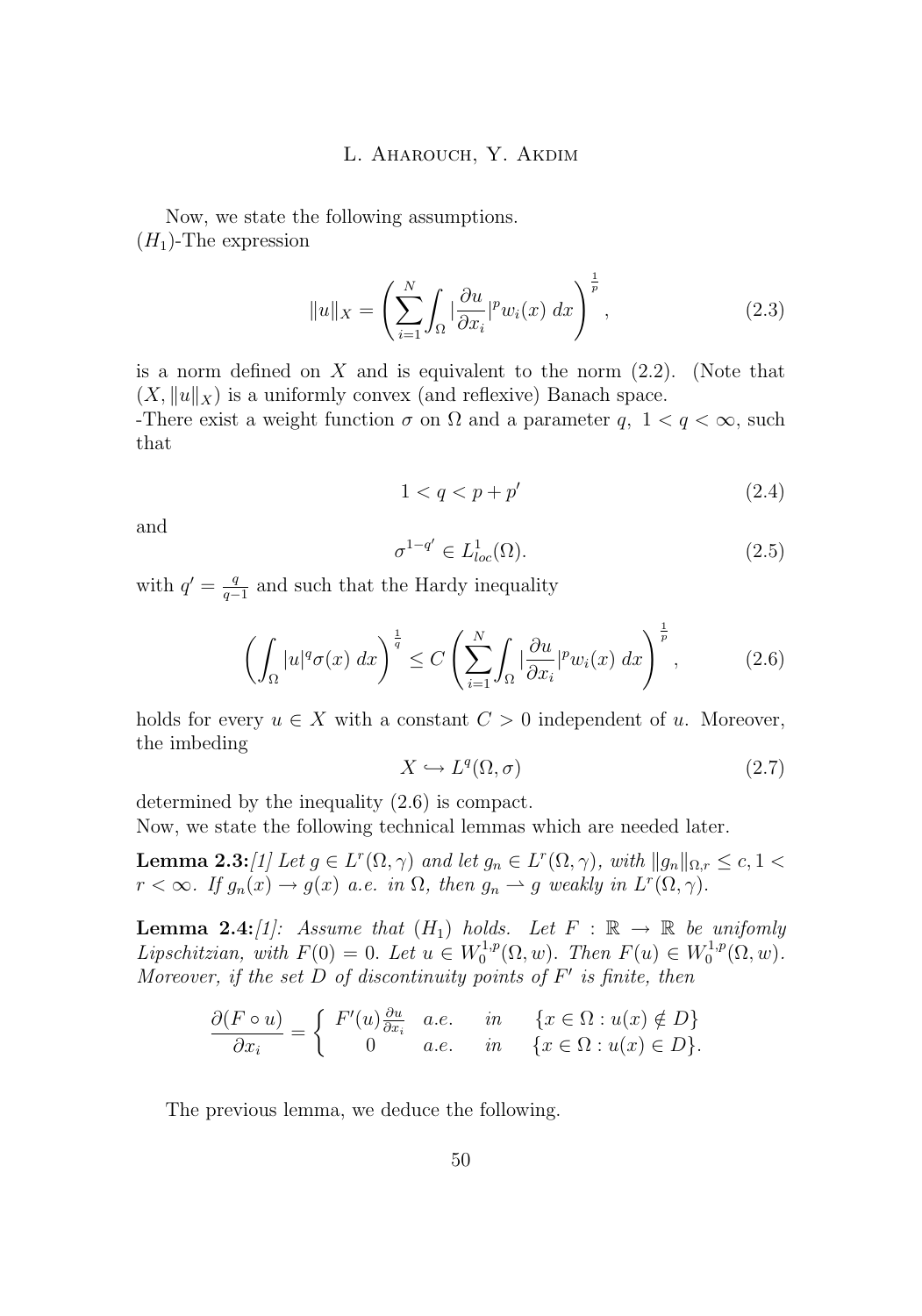<span id="page-5-0"></span>**Lemma 2.5:***[\[1\]](#page-19-0):* Assume that  $(H_1)$  holds. Let  $u \in W_0^{1,p}(\Omega, w)$ , and let  $T_k(u), k \in \mathbb{R}^+$ , be the usual truncation then  $T_k(u) \in W_0^{1,p}(\Omega, w)$ . Moreover, *we have*

$$
T_k(u) \to u
$$
 strongly in  $W_0^{1,p}(\Omega, w)$ .

# **3 Main results**

Let A be a nonlinear operator from  $W_0^{1,p}(\Omega, w)$  into its dual  $W^{-1,p'}(\Omega, w^*)$ defined as

$$
Au = -\text{div}(a(x, u, \nabla u)),
$$

where  $a: \Omega \times \mathbb{R} \times \mathbb{R}^N \to \mathbb{R}^N$  is a Carathéodory function satisfying the following assumptions:  $(H_2)$ 

$$
|a_i(x, s, \xi)| \le w_i^{\frac{1}{p}}(x)[k(x) + \sigma^{\frac{1}{p'}}|s|^{\frac{q}{p'}} + \sum_{j=1}^N w_j^{\frac{1}{p'}}(x)[\xi_j]^{p-1}] \text{ for } i = 1, ..., N
$$
\n(3.1)

$$
[a(x, s, \xi) - a(x, s, \eta)](\xi - \eta) > 0 \quad \text{for all} \quad \xi \neq \eta \in \mathbb{R}^N,\tag{3.2}
$$

$$
a(x, s, \xi)\xi \ge \alpha \sum_{i=1}^{N} w_i(x) |\xi_i|^p, \tag{3.3}
$$

where  $k(x)$  is a positive function in  $L^{p'}(\Omega)$  and  $\alpha$  is a positive constants.  $(H_3)$   $g(x, s, \xi)$  is a Carathéodory function satisfying

$$
g(x, s, \xi).s \ge 0 \tag{3.4}
$$

$$
|g(x, s, \xi)| \le b(|s|) \left(\sum_{i=1}^{N} w_i(x) |\xi_i|^p + c(x)\right),\tag{3.5}
$$

where  $b : \mathbb{R}^+ \to \mathbb{R}^+$  is a nonnegative increasing function and  $c(x)$  is a positive function which in  $L^1(\Omega)$ .

Let

$$
K_{\psi} = \{ u \in W_0^{1,p}(\Omega, w) / \ u \ge \psi \ a.e. \ in \ \Omega \},\
$$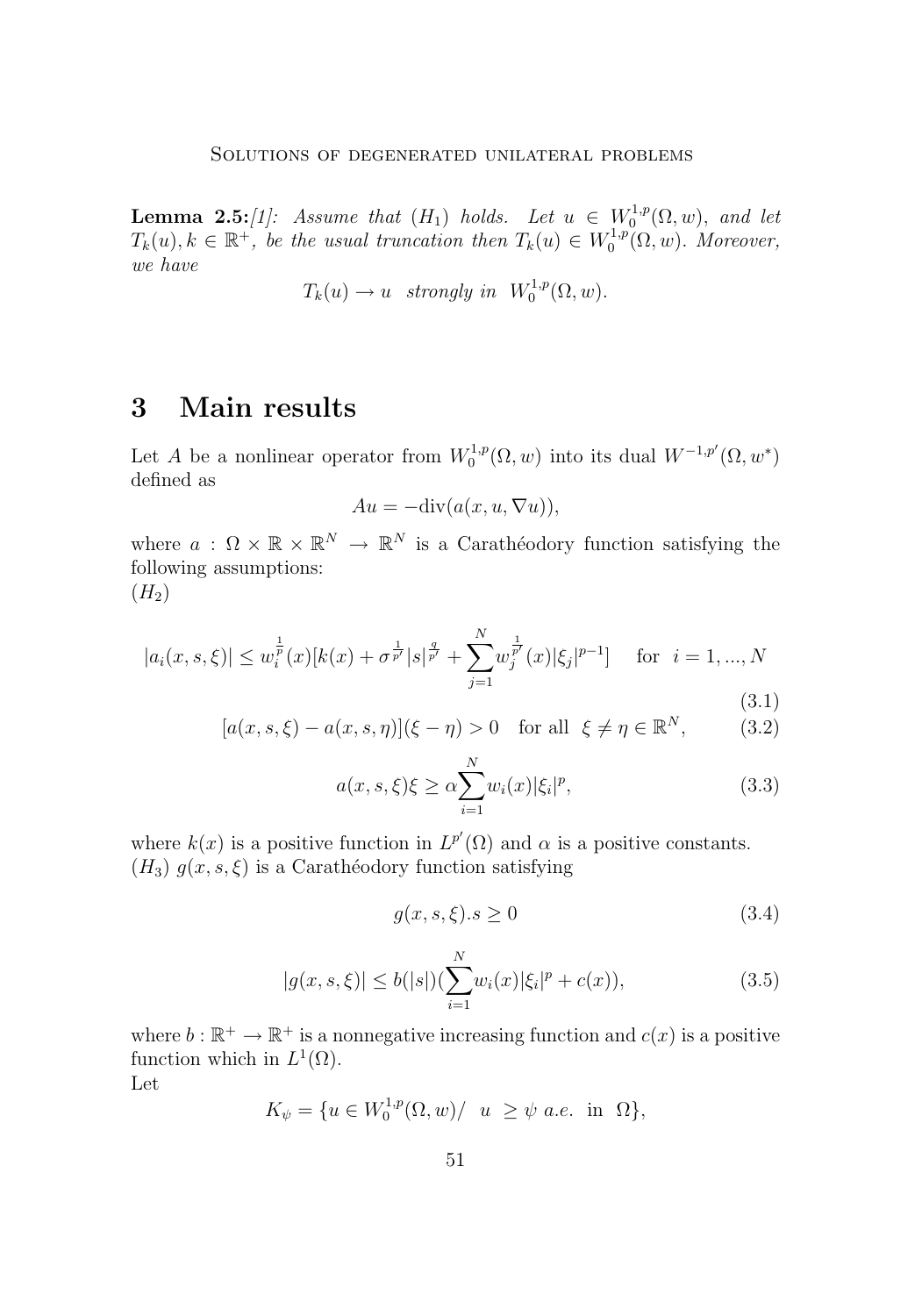<span id="page-6-0"></span>where  $\psi : \Omega \to \overline{\mathbb{R}}$  is a measurable function on  $\Omega$  such that

$$
\psi^+ \in W_0^{1,p}(\Omega, w) \cap L^\infty(\Omega). \tag{3.6}
$$

Finally, we assume that

$$
f \in L^1(\Omega),\tag{3.7}
$$

and

$$
F \in \Pi_{i=1}^{N} L^{p'}(\Omega, w_i^{1-p'}).
$$
\n(3.8)

We defined, for s and k in R,  $k \geq 0$ ,  $T_k(s) = max(-k, min(k, s))$ . For the nonlinear Dirichlet boundary value problem [\(1](#page-1-0).1), we state our main result as follows.

**Theorem 3.1:***:* Assume that the assumption  $(H_1) - (H_3)$  and  $(3.6) - (3.8)$ *hold, then, there exists at least one solution of* (1.[1\)](#page-1-0) *in the following sense:*

$$
(P)\begin{cases} u \geq \psi, \quad g(x, u, \nabla u) \in L^1(\Omega) \\ T_k(u) \in W_0^{1,p}(\Omega, w), \\ \int_{\Omega} a(x, u, \nabla u) \nabla T_k(u - v) \, dx + \int_{\Omega} g(x, u, \nabla u) T_k(u - v) \, dx \\ \leq \int_{\Omega} f T_k(u - v) \, dx + \int_{\Omega} F \nabla T_k(u - v) \, dx \\ \forall \ v \in K_{\psi} \cap L^{\infty}(\Omega) \quad \forall \ k > 0. \end{cases}
$$

#### **Remarks 3.2:**

- 1. We obtain the same results of our theorem if we suppose that the signe condition [\(3](#page-5-0).4) is only near infinity.
- 2. The statement of Theorem 3.1 generalizes in weighted case the analogous one in [\[12\]](#page-20-0) and [\[11\]](#page-20-0).

# **4 Proof of main results**

We recall the following lemma wich play an important rôle in the proof of our main result,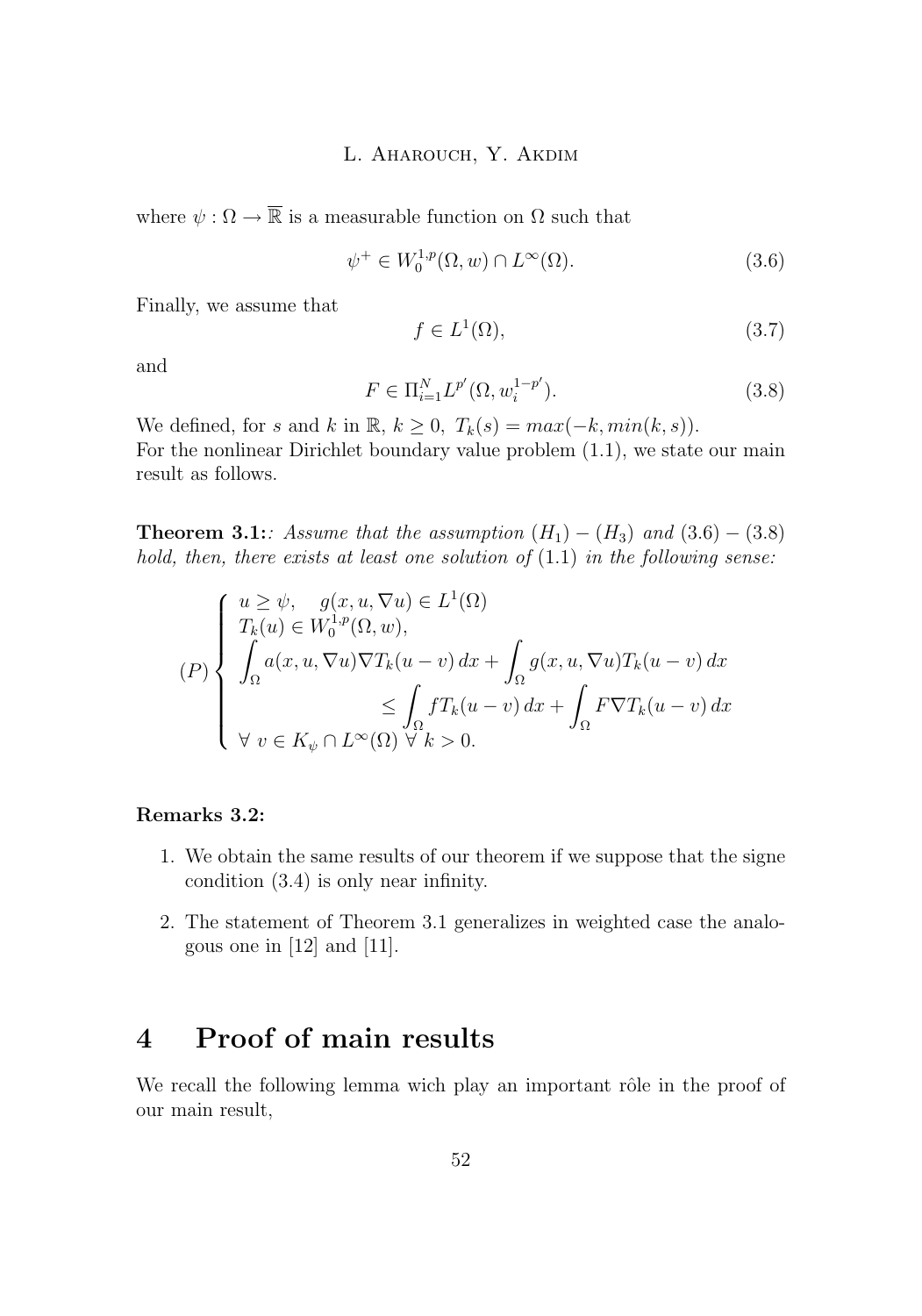**Lemma 4.1:***[\[1\]](#page-19-0)* Assume that  $(H_1)$  and  $(H_2)$  are satisfied, and let  $(u_n)$  be a *sequence in*  $W_0^{1,p}(\Omega, w)$  *such that*  $u_n \rightharpoonup u$  *weakly in*  $W_0^{1,p}(\Omega, w)$  *and* 

$$
\int_{\Omega} [a(x, u_n, \nabla u_n) - a(x, u_n, \nabla u)] \nabla (u_n - u) \, dx \to 0
$$

*then,*  $u_n \to u$  *in*  $W_0^{1,p}(\Omega, w)$ *.* 

#### **Proof of Theorem 3.1**

For the prove of the existence theorem we proceed by steps.

#### **Step 1. A priori estimates**

Let us defined the following sequence of the unilaterals problems

$$
\begin{cases}\n u_n \in K_{\psi}, \ g(x, u_n, \nabla u_n) \in L^1(\Omega), \ g(x, u_n, \nabla u_n) u_n \in L^1(\Omega) \\
\langle Au_n, u_n - v \rangle + \int_{\Omega} g(x, u_n, \nabla u_n) (u_n - v) \ dx \\
\leq \int_{\Omega} f_n (u_n - v) \ dx + \int_{\Omega} F_n \nabla (u_n - v) \ dx, \\
\forall \ v \in K_{\psi} \cap L^{\infty}(\Omega).\n\end{cases} \tag{4.1}
$$

where  $f_n$  and  $F_n$  are a regular functions such that  $f_n$  strongly converges to  $f$ in  $L^1(\Omega)$  and  $F_n$  strongly converges to F in  $\Pi_{i=1}^N L^{p'}(\Omega, w_i^{1-p''} )$  $i^{1-p'}$ ). By Theorem 3.1 of [\[2\]](#page-19-0), there exists at least one solution of (4.1).

Taking  $v \in K_{\psi}$  and choosing  $h \geq ||\psi^+||_{\infty}$  so as  $\tilde{w} = T_h(u_n - T_k(u_n - v)) \in$  $K_{\psi} \cap L^{\infty}(\Omega)$ . The choice of  $\tilde{w}$  as a test function in (4.1) and letting  $h \to +\infty$ , we obtain

$$
(P_n)\begin{cases} \langle Au_n, T_k(u_n - v) \rangle + \int_{\Omega} g(x, u_n, \nabla u_n) T_k(u_n - v) \, dx \\ \leq \int_{\Omega} f_n T_k(u_n - v) \, dx + \int_{\Omega} F_n \nabla T_k(u_n - v) \, dx, \\ \forall \, v \in K_{\psi}. \end{cases}
$$

The use of  $v = \psi^+$  as test function in  $(P_n)$  gives

$$
\int_{\Omega} a(x, u_n, \nabla u_n) \nabla T_k(u_n - \psi^+) dx + \int_{\Omega} g(x, u_n, \nabla u_n) T_k(u_n - \psi^+) dx
$$
  

$$
\leq \int_{\Omega} f_n T_k(u_n - \psi^+) dx + \int_{\Omega} F_n \nabla T_k(u_n - \psi^+) dx,
$$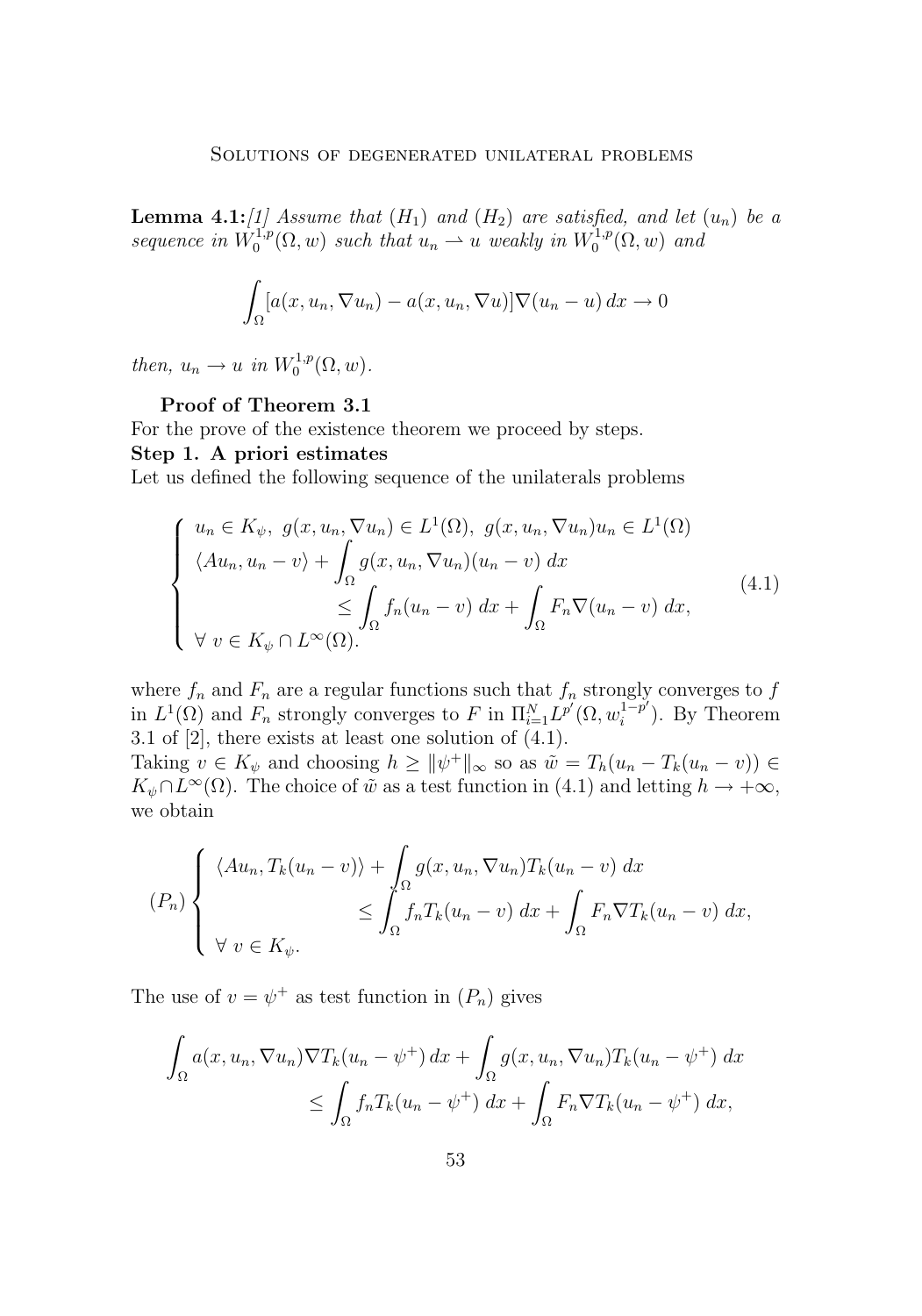<span id="page-8-0"></span>since  $g(x, u_n, \nabla u_n) T_k(u_n - \psi^+) \geq 0$ , then

$$
\int_{\{|u_n-\psi^+|\leq k\}} a(x, u_n, \nabla u_n) \nabla T_k(u_n - \psi^+) dx
$$
  
\n
$$
\leq Ck + \int_{\{|u_n-\psi^+|\leq k\}} F_n \nabla T_k(u_n - \psi^+) dx
$$

by Young's inequality and (3.[3\)](#page-5-0), one easily has

$$
\frac{\alpha}{2} \int_{\Omega} \sum_{i=1}^{N} \left| \frac{\partial T_k(u_n)}{\partial x_i} \right| \left| \nu_{i}(x) \right| dx \le c_1 k \quad \forall \ k > 1. \tag{4.2}
$$

Now, as in [\[5\]](#page-19-0), we prove that  $u_n$  converges to some function u locally in measure (and therefore, we can aloways assume that the convergence is a.e. after passing to a suitable subsequence). We shall show that  $u_n$  is a Cauchy sequence in measure in any ball  $B_R$ .

Let  $k > 0$  large enough, we have

$$
k \ meas(\{|u_n| > k\} \cap B_R) = \int_{\{|u_n| > k\} \cap B_R} |T_k(u_n)| dx \le \int_{B_R} |T_k(u_n)| dx
$$
  
\n
$$
\le \left( \int_{\Omega} |T_k(u_n)|^q \sigma dx \right)^{\frac{1}{q}} \left( \int_{B_R} \sigma^{1-q'} dx \right)^{\frac{1}{q'}}
$$
  
\n
$$
\le c_R \left( \int_{\Omega} \sum_{i=1}^N |\frac{\partial T_k(u_n)}{\partial x_i}|^p w_i(x) dx \right)^{\frac{1}{p}}
$$
  
\n
$$
\le c_1 k^{\frac{1}{p}}
$$

which implies

$$
meas({\{|u_n| > k\}} \cap B_R) \le \frac{c_1}{k^{1 - \frac{1}{p}}} \quad \forall \ k > 1.
$$
\n(4.3)

We have, for every  $\delta > 0$ ,

$$
meas({\{|u_n - u_m| > \delta\} \cap B_R) \le meas({\{|u_n| > k\} \cap B_R}) + meas({\{|u_m| > k\} \cap B_R) + meas({|T_k(u_n) - T_k(u_m)| > \delta}).
$$
 (4.4)

Since  $T_k(u_n)$  is bounded in  $W_0^{1,p}(\Omega,w)$ , there exists some  $v_k \in W_0^{1,p}(\Omega,w)$ , such that

$$
T_k(u_n) \to v_k \quad \text{ weakly in } W_0^{1,p}(\Omega, w)
$$
  

$$
T_k(u_n) \to v_k \quad \text{ strongly in } L^q(\Omega, \sigma) \text{ and a.e. in } \Omega.
$$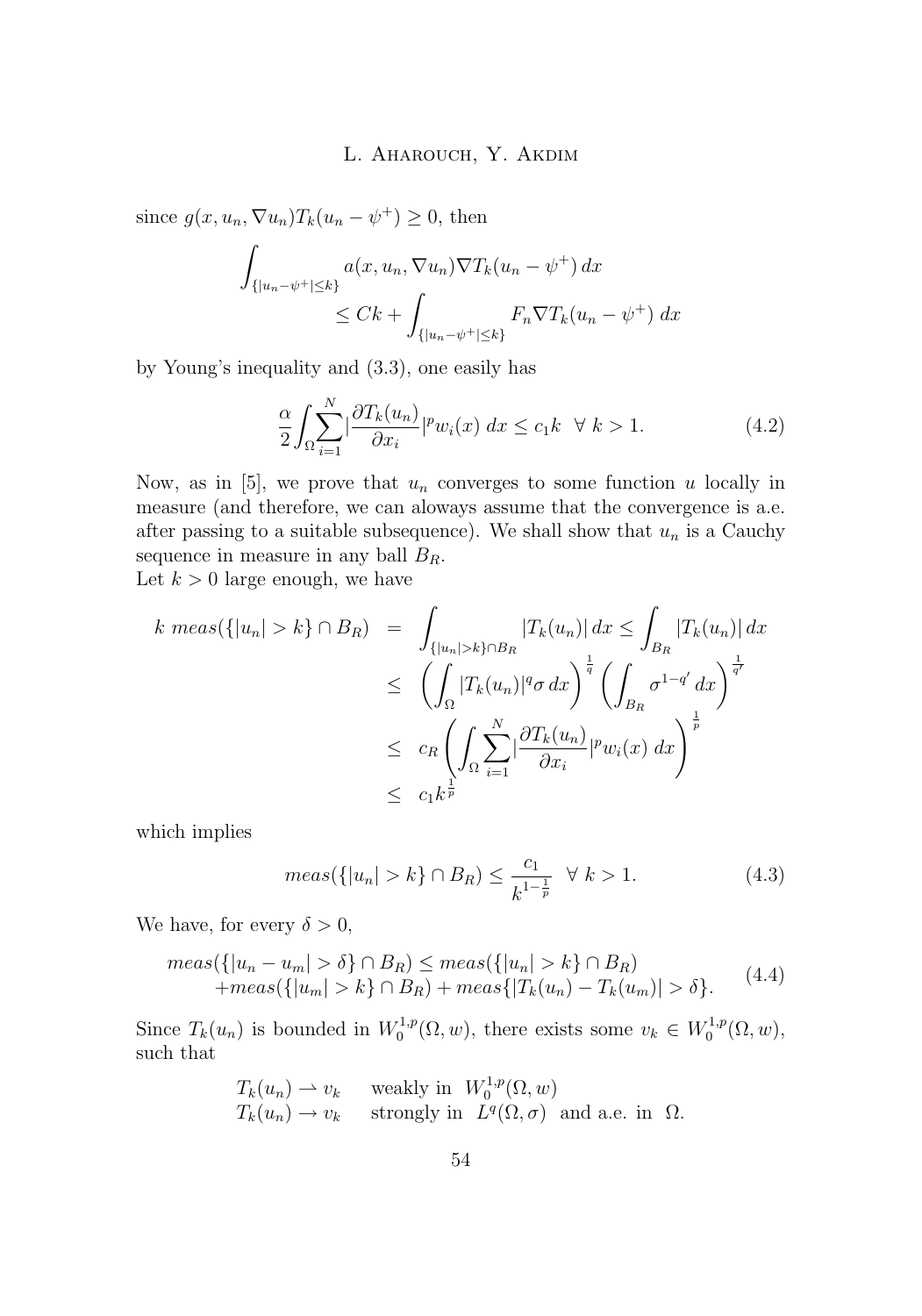<span id="page-9-0"></span>Consequently, we can assume that  $T_k(u_n)$  is a Cauchy sequence in measure in Ω.

Let  $\varepsilon > 0$ , then, by [\(4](#page-8-0).3) and (4.[4\)](#page-8-0), there exists some  $k(\varepsilon) > 0$  such that  $meas({|u_n - u_m| > \delta} \cap B_R) < \varepsilon$  for all  $n, m \ge n_0(k(\varepsilon), \delta, R)$ . This proves that  $(u_n)$  is a Cauchy sequence in measure in  $B_R$ , thus converges almost everywhere to some measurable function  $u$ . Then

$$
T_k(u_n) \rightharpoonup T_k(u) \quad \text{ weakly in } W_0^{1,p}(\Omega, w),
$$
  
\n
$$
T_k(u_n) \rightharpoonup T_k(u) \quad \text{ strongly in } L^q(\Omega, \sigma) \text{ and a.e. in } \Omega.
$$

Which implies, by using [\(3](#page-5-0).1), for all  $k > 0$  there exists a function  $h_k \in$  $\Pi_{i=1}^N L^{p'}(\Omega, w_i)$ , such that

$$
a(x, T_k(u_n), \nabla T_k(u_n)) \rightharpoonup h_k \text{ weakly in } \Pi_{i=1}^N L^{p'}(\Omega, w_i). \tag{4.5}
$$

#### **Step 2. Strong convergence of truncation**

Let  $k > 0$  large enough such that  $k > ||\psi^+||_{\infty}$ , we consider the function  $\phi(t) = te^{\gamma t^2}$ , with  $\gamma > (\frac{b(k)}{2\alpha})$  $\frac{2\alpha}{2\alpha}$ <sup>2</sup> (this function is introduce by [\[7,](#page-19-0) [8\]](#page-19-0)). Thanks to Lemma 1 of [\[8\]](#page-19-0), we have the following inequality

$$
\phi'(s) - \frac{b(k)}{\alpha} |\phi(s)| \ge \frac{1}{2} \tag{4.6}
$$

hold for all  $s \in \mathbb{R}$ .

Here, we define  $w_n = T_{2k}(u_n - T_h(u_n) + T_k(u_n) - T_k(u))$  where  $h > 2k > 0$ . For  $\eta = \exp(-4\gamma k^2)$ , we define the following function as

$$
v_{n,h} = u_n - \eta \phi(w_n). \tag{4.7}
$$

The use of  $v_{n,h}$  as test function in  $(P_n)$ , we obtain, for all  $l > 0$ 

$$
\langle A(u_n), T_l(\eta \phi(w_n)) \rangle + \int_{\Omega} g(x, u_n, \nabla u_n) T_l(\eta \phi(w_n)) dx
$$
  

$$
\leq \int_{\Omega} f_n T_l(\eta \phi(w_n)) dx + \int_{\Omega} F_n \nabla T_l(\eta \phi(w_n)) dx,
$$

we take also  $l$  large enough, we have

$$
\langle A(u_n), \phi(w_n) \rangle + \int_{\Omega} g(x, u_n, \nabla u_n) \phi(w_n) dx
$$
  
 
$$
\leq \int_{\Omega} f_n \phi(w_n) dx + \int_{\Omega} F_n \nabla \phi(w_n) dx.
$$
 (4.8)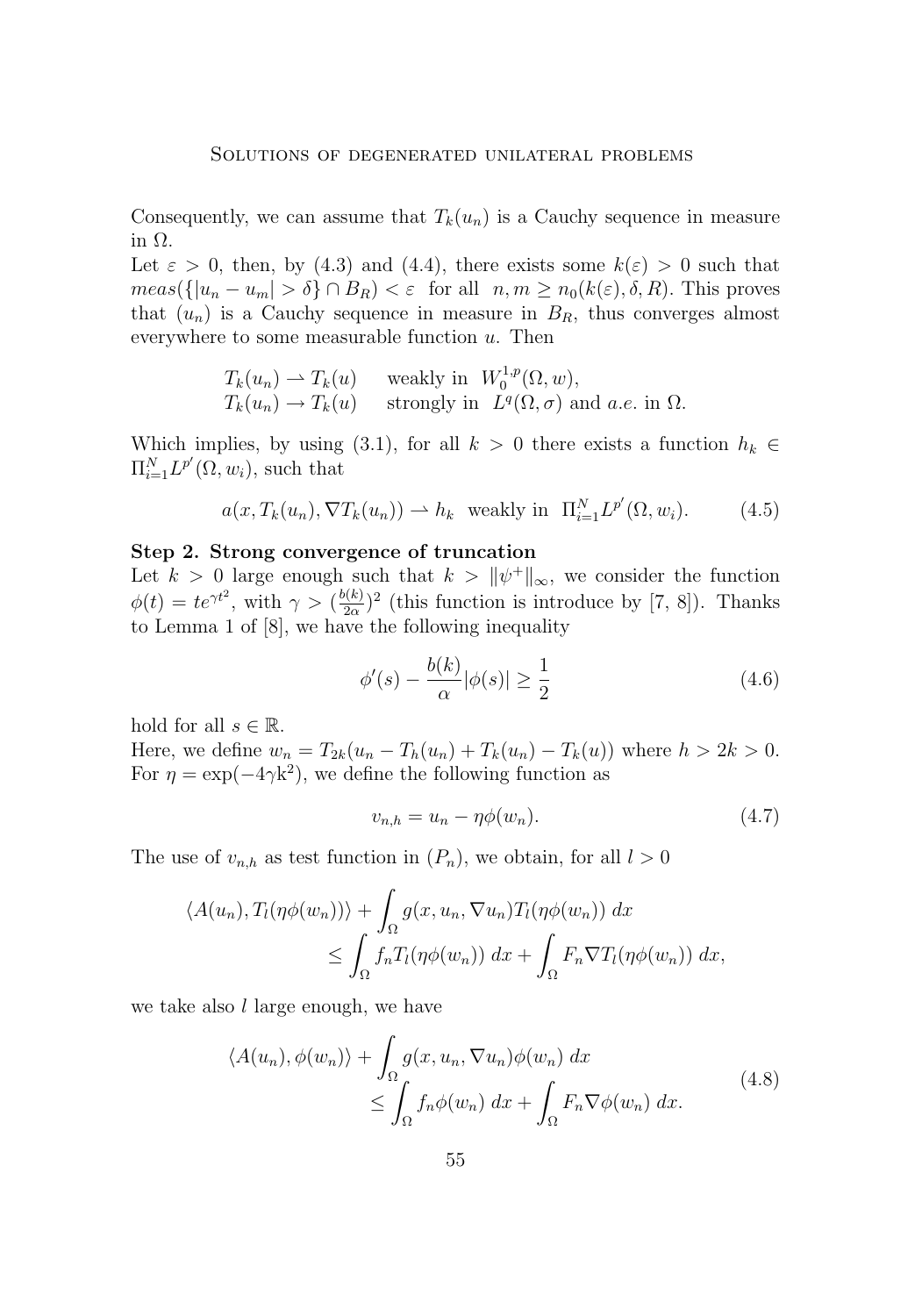<span id="page-10-0"></span>Note that,  $\nabla w_n = 0$  on the set where  $\{|u_n| > h + 4k\}$ , therefore, setting  $M =$  $4k + h$ , and denoting by  $\varepsilon_h^1(n), \varepsilon_h^2(n), \dots$  various sequences of real numbers which converge to zero as n tends to infinity for any fixed value of  $h$ , we get, by [\(4](#page-9-0).8),

$$
\int_{\Omega} a(x, T_M(u_n), \nabla T_M(u_n)) \nabla w_n \phi'(w_n) dx + \int_{\Omega} g(x, u_n, \nabla u_n) \phi(w_n) dx
$$
  
\n
$$
\leq \int_{\Omega} f_n \phi(w_n) dx + \int_{\Omega} F_n \nabla w_n \phi'(w_n) dx.
$$
\n(4.9)

since  $\phi(w_n)g(x, u_n, \nabla u_n) \geq 0$  on the subset  $\{x \in \Omega : |u_n(x)| > k\}$ , we deduce from (4.9) that

$$
\int_{\Omega} a(x, T_M(u_n), \nabla T_M(u_n)) \nabla w_n \phi'(w_n) dx + \int_{\{|u_n| \le k\}} g(x, u_n, \nabla u_n) \phi(w_n) dx
$$
  

$$
\le \int_{\Omega} f_n \phi(w_n) dx + \int_{\Omega} F_n \nabla w_n \phi'(w_n) dx.
$$
\n(4.10)

Splitting the first integral on the left hand side of (4.10) where  $|u_n| \leq k$  and  $|u_n| > k$ , we can write, by using [\(3](#page-5-0).3):

$$
\int_{\Omega} a(x, T_M(u_n), \nabla T_M(u_n)) \nabla w_n \phi'(w_n) dx
$$
\n
$$
\geq \int_{\Omega} a(x, T_k(u_n), \nabla T_k(u_n)) [\nabla T_k(u_n) - \nabla T_k(u)] \phi'(w_n) dx
$$
\n
$$
-C_k \int_{\{|u_n| > k\}} |a(x, T_M(u_n), \nabla T_M(u_n))| |\nabla T_k(u)| dx,
$$
\n(4.11)

where  $C_k = \phi'(2k)$ . Since, when *n* tends to infinity, we have for all  $i = 1, ..., N$ ,  $\frac{\partial (T_k(u))}{\partial x_i} \chi_{\{|u_n| > k\}}$  tends to 0 strongly in  $L^p(\Omega, w_i)$  while,  $(a_i(x, T_M(u_n), \nabla T_M(u_n)))_n$  is bounded in  $L^{p'}(\Omega, w_i^{1-p'})$  $i^{1-p'}$ ) hence the last term in the previous inequality tends to zero for every  $h$  fixed as  $n$  tends to infinity.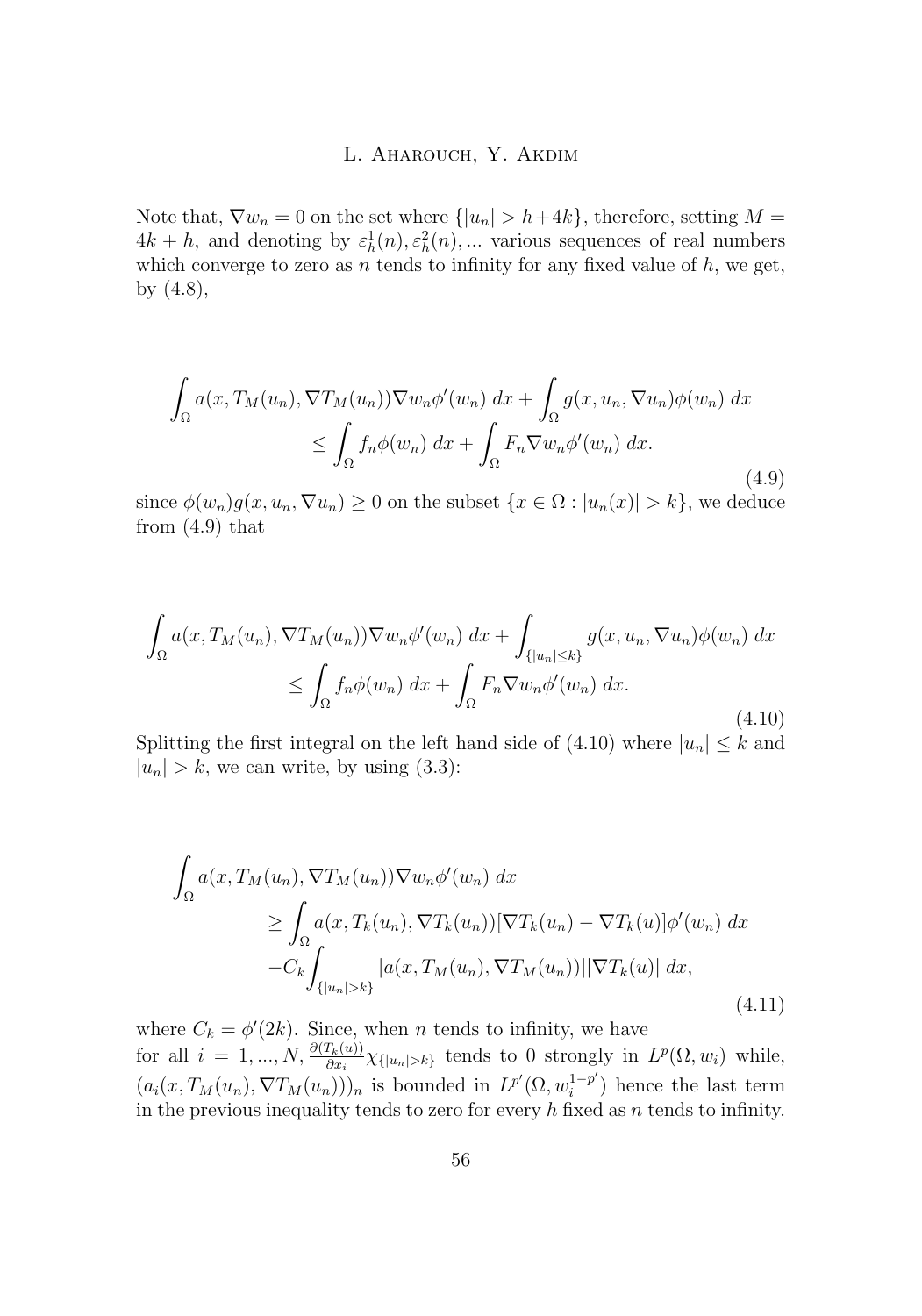<span id="page-11-0"></span>Now, observe that

$$
\int_{\Omega} a(x, T_k(u_n), \nabla T_k(u_n)) [\nabla T_k(u_n) - \nabla T_k(u)] \phi'(w_n) dx
$$
\n
$$
= \int_{\Omega} [a(x, T_k(u_n), \nabla T_k(u_n)) - a(x, T_k(u_n), \nabla T_k(u))]
$$
\n
$$
\times [\nabla T_k(u_n) - \nabla T_k(u)] \phi'(w_n) dx
$$
\n
$$
+ \int_{\Omega} a(x, T_k(u_n), \nabla T_k(u)) [\nabla T_k(u_n) - \nabla T_k(u)] \phi'(w_n) dx.
$$
\n(4.12)

By the continuity of the Nymetskii operator, we have for all  $i = 1, ..., N$ 

$$
a_i(x, T_k(u_n), \nabla T_k(u))\phi'(w_n)) \to a_i(x, T_k(u), \nabla T_k(u))\phi'(T_{2k}(u - T_h(u)))
$$

strongly in  $L^{p'}(\Omega, w_i^{1-p'})$  $\frac{1-p'}{i}$  and since  $\frac{\partial (T_k(u_n))}{\partial x_i} \to \frac{\partial (T_k(u))}{\partial x_i}$  weakly in  $L^p(\Omega, w_i)$ , the second term of the right hand side of (4.12) tends to 0 as  $n \to \infty$ . So that (4.[11\)](#page-10-0) yields

$$
\int_{\Omega} a(x, T_M(u_n), \nabla T_M(u_n)) [\nabla T_k(u_n) - \nabla T_k(u)] \phi'(w_n) dx
$$
\n
$$
\geq \int_{\Omega} [a(x, T_k(u_n), \nabla T_k(u_n)) - a(x, T_k(u_n), \nabla T_k(u))] \times [\nabla T_k(u_n) - \nabla T_k(u)] \phi'(w_n) dx + \varepsilon_h^2(n). \tag{4.13}
$$

For the second term of the left hand side of (4.[10\)](#page-10-0), we can estimate as follows

$$
\int_{\{|u_n| \le k\}} g(x, u_n, \nabla u_n) \phi(w_n) dx
$$
\n
$$
\le \int_{\{|u_n| \le k\}} b(k) (c(x) + \sum_{i=1}^N w_i \left| \frac{\partial T_k(u_n)}{\partial x_i} \right|^{p} |\phi(w_n)| dx
$$
\n
$$
\le b(k) \int_{\Omega} c(x) |\phi(w_n)| dx
$$
\n
$$
+ \frac{b(k)}{\alpha} \int_{\Omega} a(x, T_k(u_n), \nabla T_k(u_n)) \nabla T_k(u_n) |\phi(w_n)| dx,
$$
\n(4.14)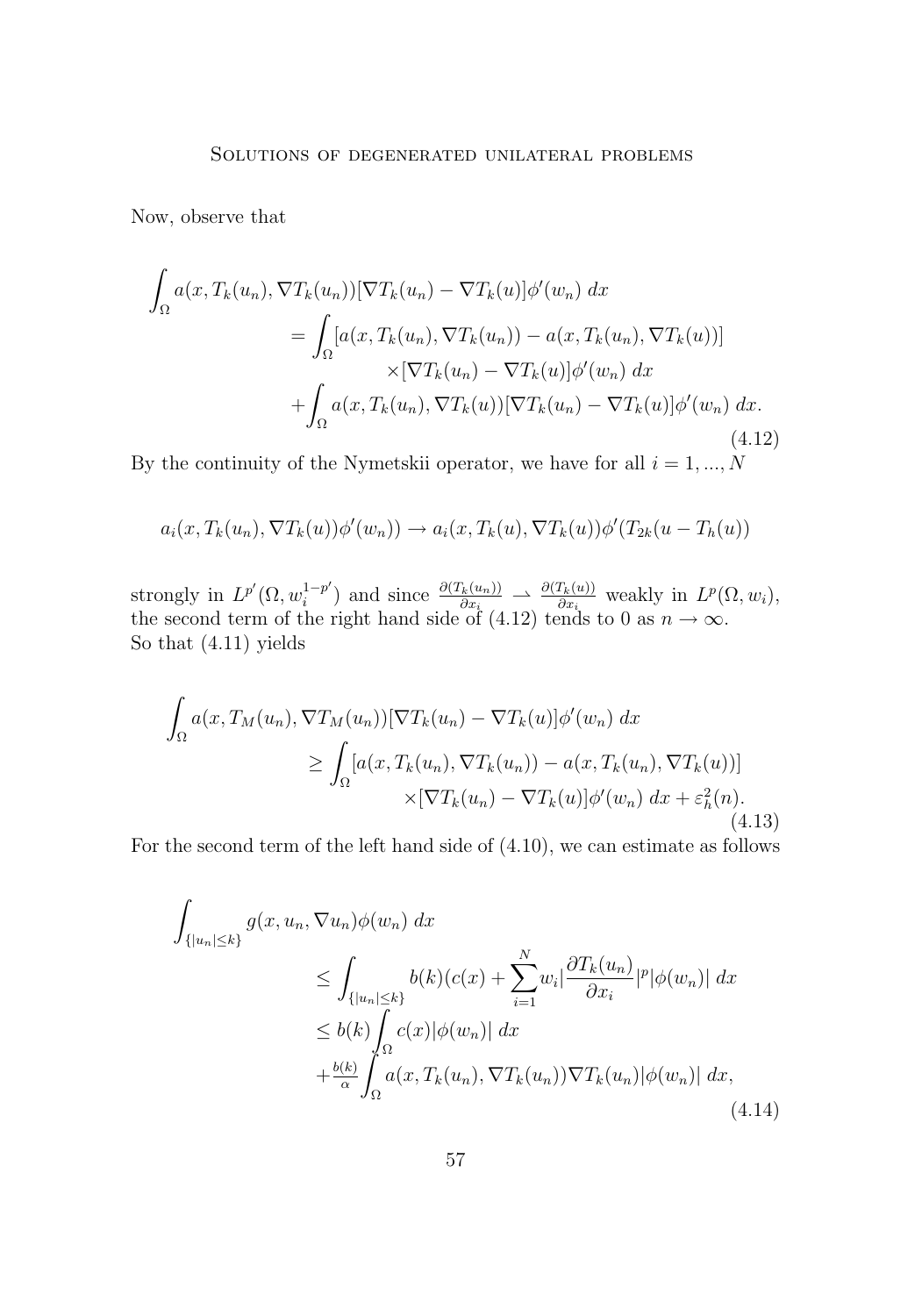<span id="page-12-0"></span>remark that, we have

$$
\int_{\Omega} a(x, T_k(u_n), \nabla T_k(u_n)) \nabla T_k(u_n) |\phi(w_n)| dx
$$
\n
$$
= \int_{\Omega} [a(x, T_k(u_n), \nabla T_k(u_n)) - a(x, T_k(u_n), \nabla T_k(u))]
$$
\n
$$
\times [\nabla T_k(u_n) - \nabla T_k(u)] |\phi(w_n)| dx
$$
\n
$$
+ \int_{\Omega} a(x, T_k(u_n), \nabla T_k(u_n)) \nabla T_k(u) |\phi(w_n)| dx
$$
\n
$$
+ \int_{\Omega} a(x, T_k(u_n), \nabla T_k(u)) [\nabla T_k(u_n) - \nabla T_k(u)] |\phi(w_n)| dx.
$$
\n(4.15)

By the Lebesgue's Theorem, we have

$$
\nabla T_k(u)|\phi(w_n)| \to \nabla T_k(u)|\phi(T_{2k}(u - T_h(u)))| \text{ strongly in } \Pi_{i=1}^N L^p(\Omega, w_i).
$$

Moreover, in view of [\(4](#page-9-0).5) the second term of the right hand side of (4.15) tends to

$$
\int_{\Omega} h_k \nabla T_k(u) |\phi(T_{2k}(u - T_h(u)))| dx.
$$

The third term of the right hand side of (4.15) tends to 0 since for all  $i = 1, ..., N$  $a_i(x, T_k(u_n), \nabla T_k(u))|\phi(w_n)| \to a_i(x, T_k(u), \nabla T_k(u))|\phi(T_{2k}(u-T_h(u)))|$  strongly in  $L^{p'}(\Omega, w_i^{1-p'})$  $i^{1-p'}$ ), while

$$
\frac{\partial (T_k(u_n))}{\partial x_i} \rightharpoonup \frac{\partial (T_k(u))}{\partial x_i} \text{ weakly in } L^p(\Omega, w_i).
$$

From  $(4.14)$  $(4.14)$  and  $(4.15)$ , we obtain

$$
\int_{\{|u_n| \le k\}} g(x, u_n, \nabla u_n) \phi(w_n) dx
$$
\n
$$
\le \int_{\Omega} [a(x, T_k(u_n), \nabla T_k(u_n)) - a(x, T_k(u_n), \nabla T_k(u))]
$$
\n
$$
\times [\nabla T_k(u_n) - \nabla T_k(u)] |\phi(w_n)| dx
$$
\n
$$
+ \varepsilon_h^3(n) + \int_{\Omega} h_k \nabla T_k(u) |\phi(T_{2k}(u - T_h(u)))| dx
$$
\n
$$
+ b(k) \int_{\Omega} c(x) |\phi(w_n)| dx.
$$
\n(4.16)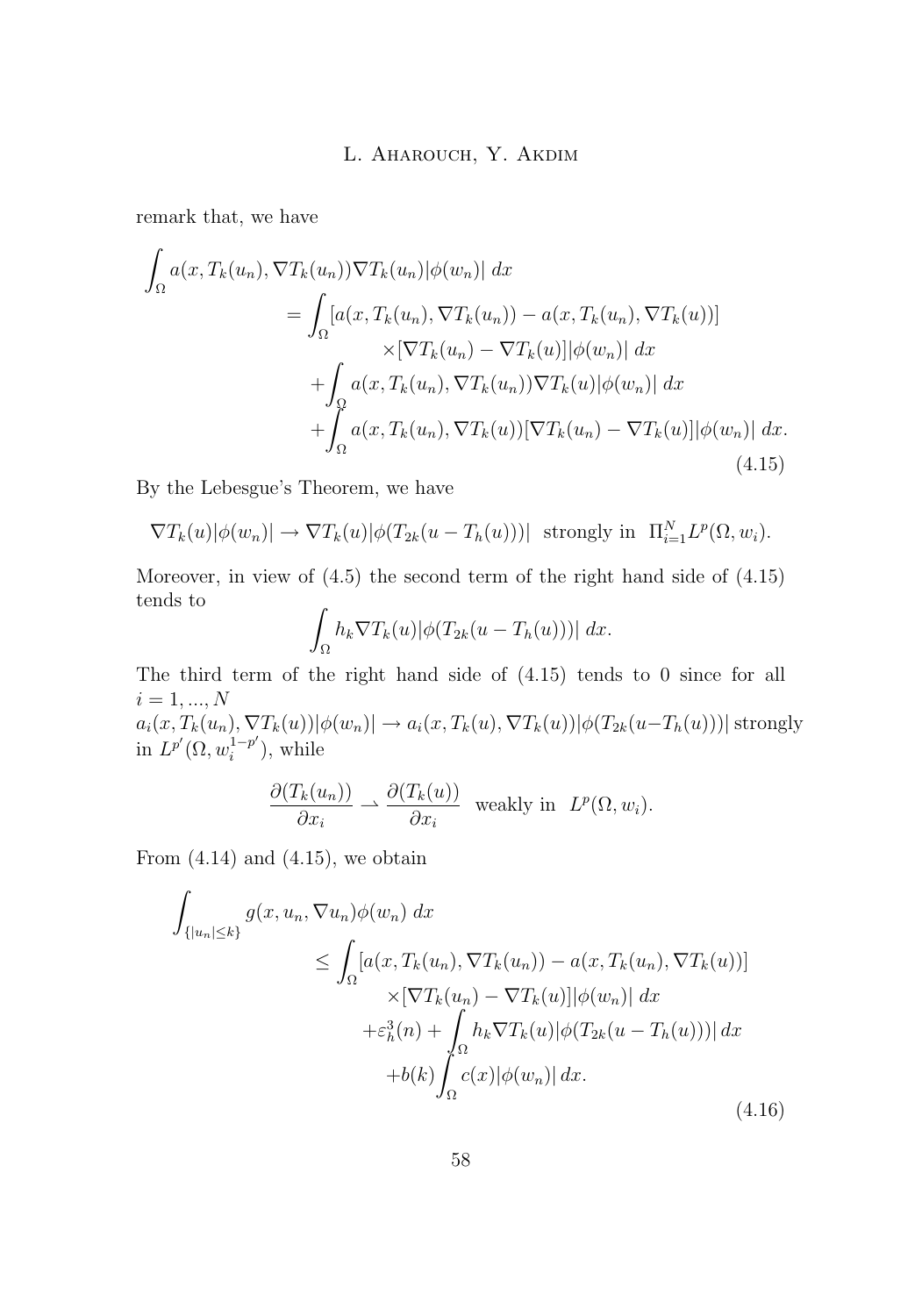#### Solutions of degenerated unilateral problems

<span id="page-13-0"></span>Now, by the strongly convergence of  $f_n$  and  $F_n$  and in fact that

 $w_n \rightharpoonup T_{2k}(u - T_h(u))$  weakly in  $W_0^{1,p}(\Omega, w)$  and weakly-  $*$  in  $L^{\infty}(\Omega)$ , (4.17) moreover, combining (4.[13\)](#page-11-0) and (4.[16\)](#page-12-0), we conclude that

$$
\int_{\Omega} \left[ a(x, T_k(u_n), \nabla T_k(u_n)) - a(x, T_k(u_n), \nabla T_k(u)) \right] \times \left[ \nabla T_k(u_n) - \nabla T_k(u) \right] (\phi'(w_n) - \frac{b(k)}{\alpha} |\phi(w_n)|) dx
$$
\n
$$
\leq \int_{\Omega} h_k \nabla T_k(u) |\phi(T_{2k}(u - T_h(u)))| dx + \varepsilon_h^5(n)
$$
\n
$$
+ b(k) \int_{\Omega} c(x) \phi(T_{2k}(u - T_h(u))) dx + \int_{\Omega} f \phi(T_{2k}(u - T_h(u))) dx
$$
\n
$$
+ \int_{\Omega} F \nabla T_{2k}(u - T_h(u)) \phi'(T_{2k}(u - T_h(u))) dx.
$$

which and using  $(4.6)$  $(4.6)$ , implies that

$$
\int_{\Omega} [a(x, T_k(u_n), \nabla T_k(u_n)) - a(x, T_k(u_n), \nabla T_k(u))] [\nabla T_k(u_n) - \nabla T_k(u)] dx
$$
  
\n
$$
\leq 2 \int_{\Omega} h_k \nabla T_k(u) |\phi(T_{2k}(u - T_h(u)))| dx + \varepsilon_h^5(n)
$$
  
\n
$$
+ 2b(k) \int_{\Omega} c(x) \phi(T_{2k}(u - T_h(u))) dx + 2 \int_{\Omega} f \phi(T_{2k}(u - T_h(u))) dx
$$
  
\n
$$
+ 2 \int_{\Omega} F \nabla T_{2k}(u - T_h(u)) \phi'(T_{2k}(u - T_h(u))) dx.
$$

Hence, passing to the limit over  $n$ , we get

$$
\limsup_{n \to \infty} \int_{\Omega} [a(x, T_k(u_n), \nabla T_k(u_n)) - a(x, T_k(u_n), \nabla T_k(u))][\nabla T_k(u_n) - \nabla T_k(u)] dx
$$
  
\n
$$
\leq 2 \int_{\Omega} h_k \nabla T_k(u) |\phi(T_{2k}(u - T_h(u)))| dx
$$
  
\n
$$
+ 2b(k) \int_{\Omega} c(x) \phi(T_{2k}(u - T_h(u))) dx + 2 \int_{\Omega} f \phi(T_{2k}(u - T_h(u))) dx
$$
  
\n
$$
+ 2 \int_{\Omega} F \nabla T_{2k}(u - T_h(u)) \phi'(T_{2k}(u - T_h(u))) dx.
$$
\n(4.18)

It remains to show, for our purposes, that the all term on the right hand side of  $(4.18)$  converge to zero as h goes to infinity. The only difficulty that exists is in the last term. For the other terms it suffices to apply Lebesgue's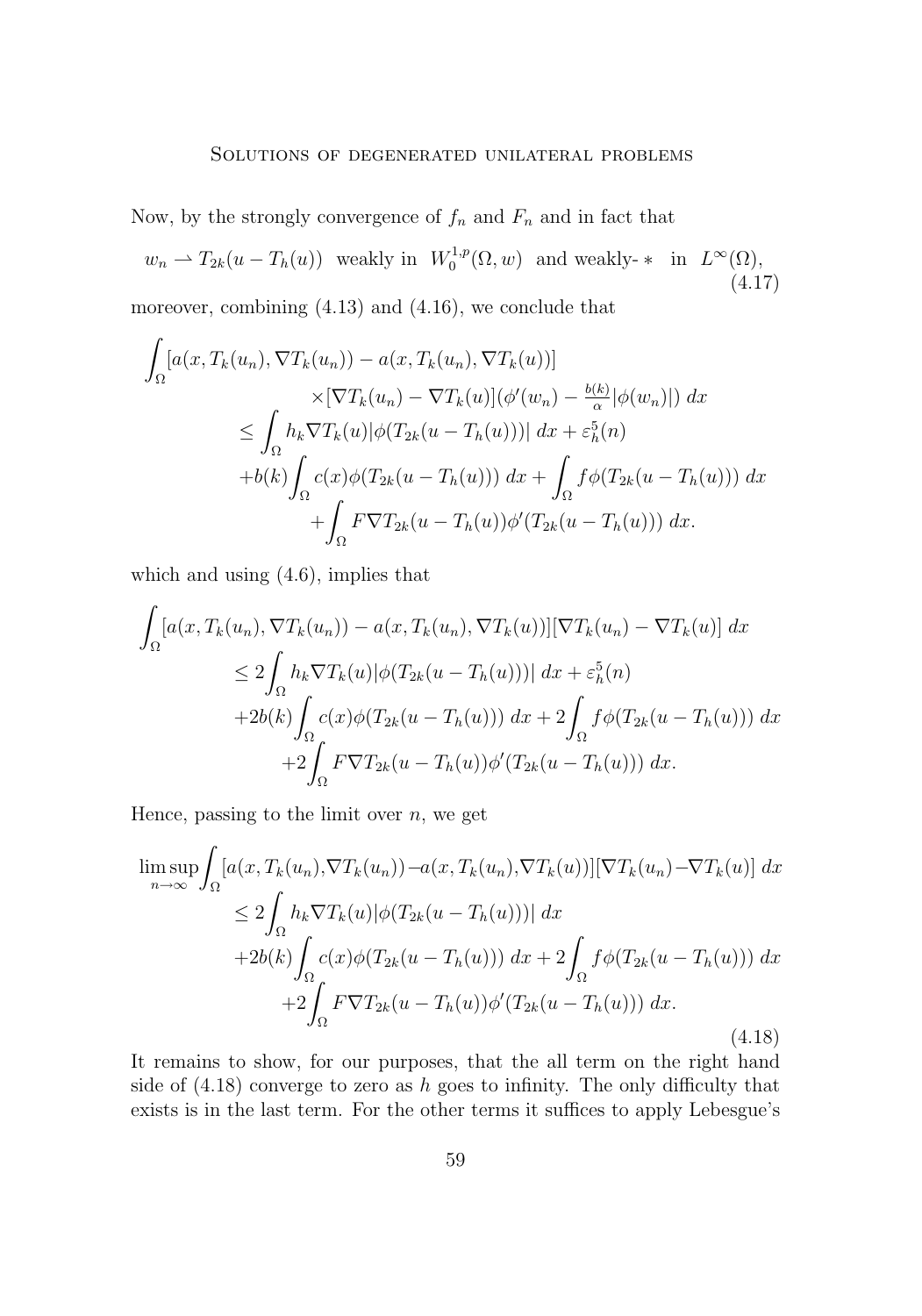theorem.

We deal now with this term. Let us observe that, if we take  $u_n - \eta \phi(T_{2k}(u_n T_h(u_n))$  as test function in  $(P_n)$ , we obtain by using (3.[3\)](#page-5-0):

$$
\alpha \int_{\{h \le |u_n| \le 2k+h\}} \sum_{i=1}^N |\frac{\partial u_n}{\partial x_i}|^p w_i \phi'(T_{2k}(u_n - T_h(u_n))) dx \n+ \int_{\Omega} g(x, u_n, \nabla u_n) \phi(T_{2k}(u_n - T_h(u_n))) dx \n\le \int_{\{h \le |u_n| \le 2k+h\}} F_n \nabla u_n \phi'(T_{2k}(u_n - T_h(u_n))) dx \n+ \int_{\Omega} f_n \phi(T_{2k}(u_n - T_h(u_n))) dx.
$$

Since  $g(x, u_n, \nabla u_n)\phi(T_{2k}(u_n - T_h(u_n))) \geq 0$ , We have

$$
\alpha \int_{\{h \le |u_n| \le 2k+h\}} \sum_{i=1}^N \left| \frac{\partial u_n}{\partial x_i} \right|^p w_i \phi'(T_{2k}(u_n - T_h(u_n))) dx
$$
  
\n
$$
\le \int_{\{h \le |u_n| \le 2k+h\}} F_n \nabla u_n \phi'(T_{2k}(u_n - T_h(u_n))) dx
$$
  
\n
$$
+ \int_{\Omega} f_n \phi(T_{2k}(u_n - T_h(u_n))) dx,
$$

which yields, thanks to Young's inequalities

$$
\frac{\alpha}{2} \int_{\{h \le |u_n| \le 2k + h\}} \sum_{i=1}^N \left| \frac{\partial u_n}{\partial x_i} \right|^p w_i \phi'(T_{2k}(u_n - T_h(u_n))) dx
$$
  
\n
$$
\le \int_{\Omega} f_n \phi(T_{2k}(u_n - T_h(u_n))) dx + c_k \int_{\{h \le |u_n|\}} |w^{\frac{-1}{p}} F_n|^{p'} dx,
$$

consequently, thanks to the strong convergence of  $|w^{\frac{-1}{p}}F_n|^{p'}$  and  $f_n$ , in  $L^1(\Omega)$ and letting firstly  $n \to \infty$  after h tend to infinity, we obtain

$$
\limsup_{h \to \infty} \int_{\{h \le |u_n| \le 2k+h\}} \sum_{i=1}^N \left|\frac{\partial u}{\partial x_i}\right|^p w_i \phi'(T_{2k}(u - T_h(u))) dx = 0,
$$

so that

$$
\lim_{h \to \infty} \int_{\Omega} F \nabla T_{2k}(u - T_h(u)) \phi'(T_{2k}(u - T_h(u))) dx = 0.
$$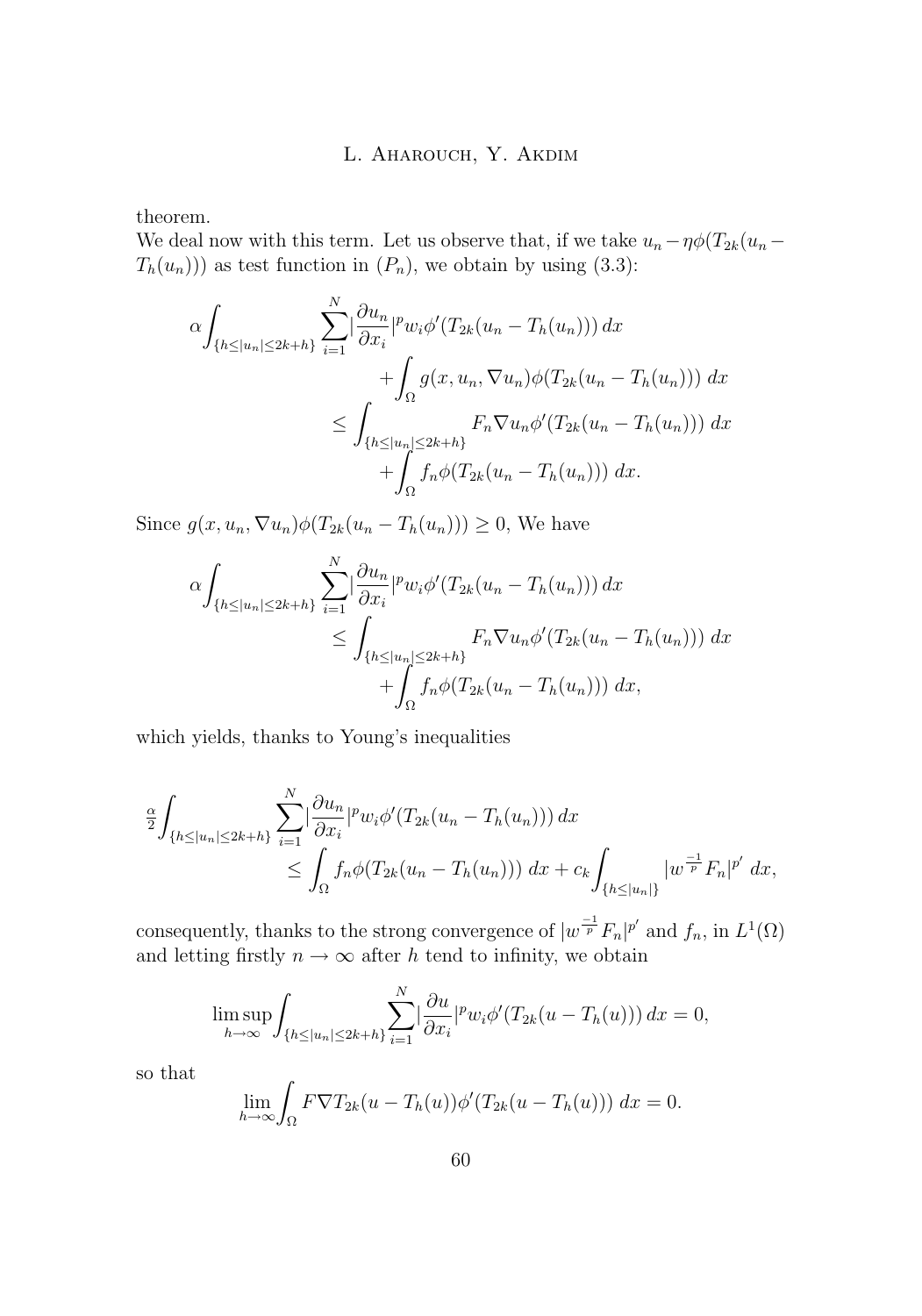<span id="page-15-0"></span>Therefore by  $(4.18)$  $(4.18)$ , letting h go to infinity, we conclude,

$$
\lim_{n \to \infty} \int_{\Omega} \left[ a(x, T_k(u_n), \nabla T_k(u_n)) - a(x, T_k(u_n), \nabla T_k(u)) \right]
$$

$$
\cdot \left[ \nabla T_k(u_n) - \nabla T_k(u) \right] dx = 0,
$$

which implies that by using Lemma 4.1

$$
T_k(u_n) \to T_k(u) \text{ strongly in } W_0^{1,p}(\Omega, w) \quad \forall \ k > 0. \tag{4.19}
$$

#### **Step 3. Passing to the limit**

We take  $v \in K_{\psi} \cap L^{\infty}(\Omega)$  as test function in  $(P_n)$ , we can write

$$
\int_{\Omega} a(x, T_{k+||v||_{\infty}}(u_n), \nabla T_{k+||v||_{\infty}}(u_n)) \nabla T_k(u_n - v) dx \n+ \int_{\Omega} g(x, u_n, \nabla u_n) T_k(u_n - v) dx \n\leq \int_{\Omega} f_n T_k(u_n - v) dx + \int_{\Omega} F_n \nabla T_k(u_n - v) dx.
$$
\n(4.20)

By Fatou's lemma and in fact that

$$
a(x, T_{k+||v||_{\infty}}(u_n), \nabla T_{k+||v||_{\infty}}(u_n)) \rightharpoonup a(x, T_{k+||v||_{\infty}}(u), \nabla T_{k+||v||_{\infty}}(u))
$$

weakly in  $\Pi_{i=1}^N L^{p'}(\Omega, w_i^{1-p'})$  $i^{1-p'}$ ). It is easily see that

$$
\int_{\Omega} a(x, T_{k+||v||_{\infty}}(u), \nabla T_{k+||v||_{\infty}}(u)) \nabla T_{k}(u-v) dx
$$
\n
$$
\leq \liminf_{n \to \infty} \int_{\Omega} a(x, T_{k+||v||_{\infty}}(u_{n}), \nabla T_{k+||v||_{\infty}}(u_{n})) \nabla T_{k}(u_{n}-v) dx.
$$
\n(4.21)

On the other hand, by using the strong convergence of  $F_n$  and

$$
\nabla T_k(u_n - v) \rightharpoonup \nabla T_k(u - v) \quad \text{weakly in} \quad \Pi_{i=1}^N L^p(\Omega, w_i),
$$

we deduce that the integral

$$
\int_{\Omega} F_n \nabla T_k (u_n - v) \, dx \to \int_{\Omega} F \nabla T_k (u - v) \, dx \text{ as } n \to \infty.
$$

Now, we need to prove that

$$
g(x, u_n, \nabla u_n) \to g(x, u, \nabla u) \text{ strongly in } L^1(\Omega), \tag{4.22}
$$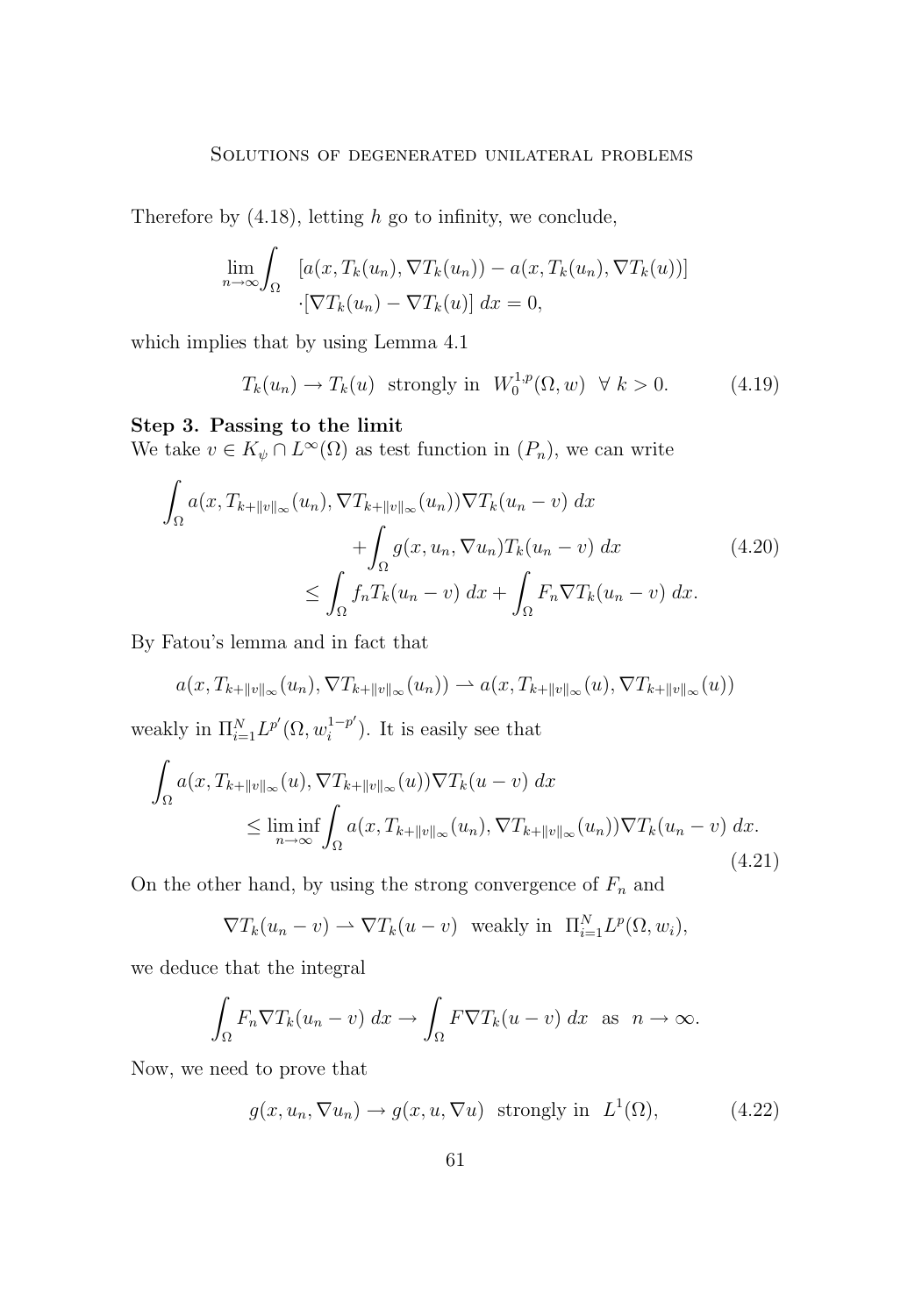in particular it is enough to prove the equiintegrable of  $g(x, u_n, \nabla u_n)$ . To this purpose, we take  $T_{l+1}(u_n) - T_l(u_n)$  as test function in  $(P_n)$ , we obtain

$$
\int_{\{|u_n|>l+1\}} |g(x, u_n, \nabla u_n)| \, dx = \int_{\{|u_n|>l\}} |f_n| \, dx.
$$

Let  $\varepsilon > 0$ . Then there exists  $l(\varepsilon) \geq 1$  such that

$$
\int_{\{|u_n| > l(\varepsilon)\}} |g(x, u_n, \nabla u_n)| \, dx < \varepsilon/2. \tag{4.23}
$$

For any measurable subset  $E \subset \Omega$ , we have

$$
\int_{E} |g(x, u_n, \nabla u_n)| dx \leq \int_{E} b(l(\varepsilon)) \left( c(x) + \sum_{i=1}^{N} w_i \left| \frac{\partial (T_{l(\varepsilon)}(u_n))}{\partial x_i} \right|^p \right) dx \n+ \int_{\{|u_n| > l(\varepsilon)\}} |g(x, u_n, \nabla u_n)| dx.
$$

In view of (4.[19\)](#page-15-0), there exists  $\eta(\varepsilon) > 0$  such that

$$
\int_{E} b(l(\varepsilon)) \left( c(x) + \sum_{i=1}^{N} w_i \left| \frac{\partial (T_{l(\varepsilon)}(u_n))}{\partial x_i} \right|^{p} \right) dx < \varepsilon / 2 \tag{4.24}
$$

for all E such that  $|E| < \eta(\varepsilon)$ . Finally, by combining (4.23) and (4.24) one easily has

$$
\int_{E} |g(x, u_n, \nabla u_n)| dx < \varepsilon \text{ for all } E \text{ such that } |E| < \eta(\varepsilon),
$$

which allows us, by using  $(4.21)$  $(4.21)$  and  $(4.22)$  $(4.22)$ , we can pass to the limit in  $(4.20)$  $(4.20)$ . This completes the proof of Theorem 3.1.

**Remark 4.2:** Note that, we obtain the existence result withowt assuming the coercivity condition. However one can overcome this difficulty by introduced the function  $w_n = T_{2k}(u_n - T_h(u_n) + T_k(u_n) - T_k(u))$  in the test function  $(4.7)$ .

**Corollary 4.3:** *Let*  $1 < p < \infty$ *. Assume that the hypothesis*  $(H_1)$  −  $(H_3)$ , [\(3](#page-6-0).6) *and* (3.7) *holds, let*  $f_n$  *any sequence of function in*  $L^1(\Omega)$  *converge to* f weakly in  $L^1(\Omega)$  and let  $u_n$  the solution of the following unilateral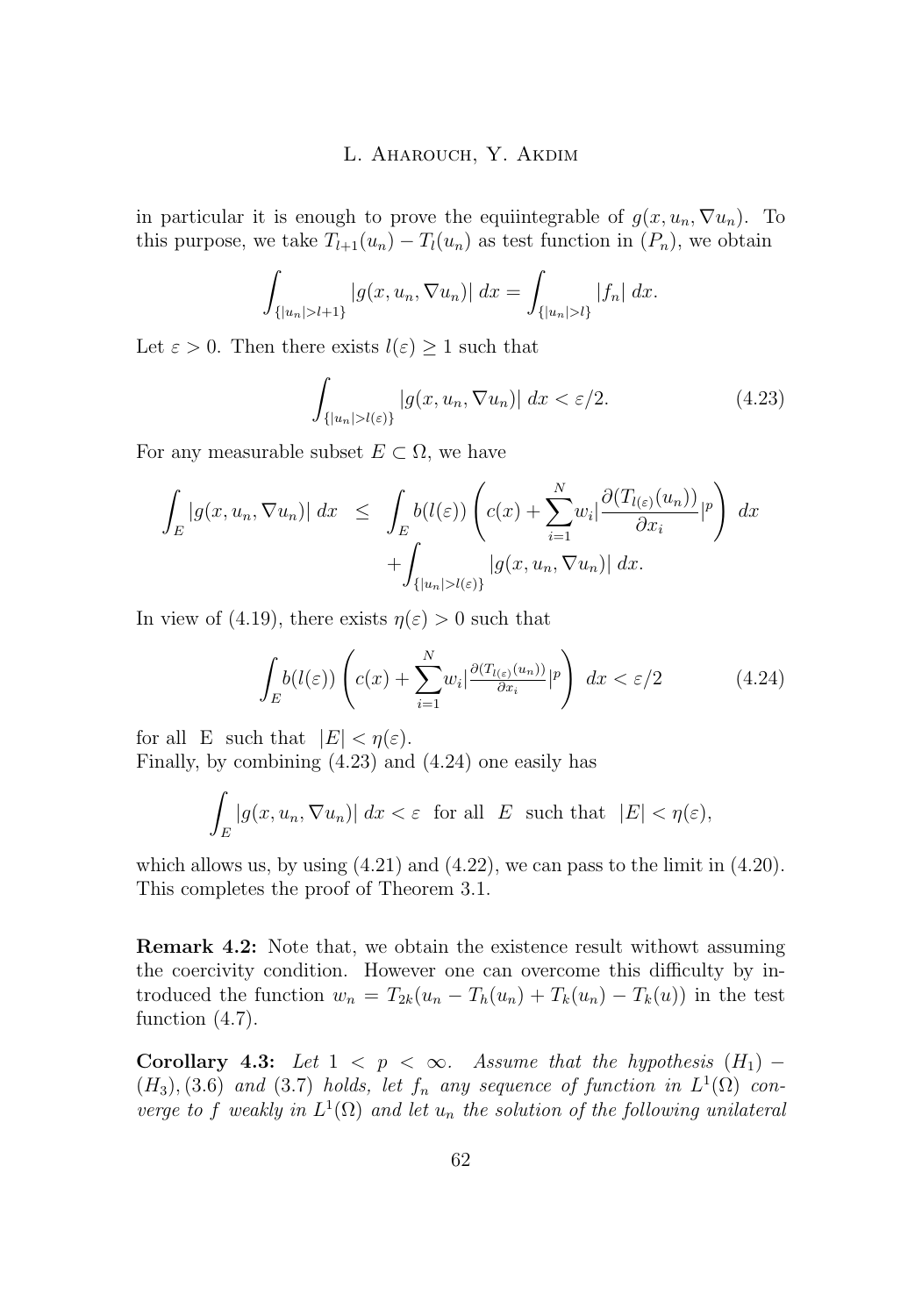*problem*

$$
(P_n')\begin{cases} u_n \geq \psi \ a.e. & in \ \Omega. \\ T_k(u_n) \in W_0^{1,p}(\Omega, w), & g(x, u_n, \nabla u_n) \in L^1(\Omega) \\ \int_{\Omega} a(x, u_n, \nabla u_n) \nabla T_k(u_n - v) \ dx + \int_{\Omega} g(x, u_n, \nabla u_n) T_k(u_n - v) \ dx \\ \forall \ v \in K_{\psi} \cap L^{\infty}(\Omega), \ \forall \ k > 0. \end{cases}
$$

*Then, there exists a subsequence of*  $u_n$  *still denoted*  $u_n$  *such that*  $u_n$  *converges to u almost everywhere and*  $T_k(u_n) \rightharpoonup T_k(u)$  *weakly in*  $W_0^{1,p}(\Omega, w)$ *, further u is a solution of the unilateral problem*  $(P)$  *(with*  $F = 0$ *).* 

**Proof.** We give the proof brievely.

#### **Step 1. A priori estimates**

We proceed as previous, we take  $v = \psi^+$  as test function in  $(P'_n)$ , we get

$$
\int_{\Omega} \sum_{i=1}^{N} w_i \left| \frac{\partial T_k(u_n)}{\partial x_i} \right|^{p} dx \le C_1.
$$
\n(4.25)

Hence, by the same method used in the first step in the proof of Theorem 3.1 there exists a function u (with  $T_k(u) \in W_0^{1,p}(\Omega,w) \forall k > 0$ ) and a subsequence still denoted by  $u_n$  such that

$$
T_k(u_n) \rightharpoonup T_k(u)
$$
 weakly in  $W_0^{1,p}(\Omega, w)$ ,  $\forall k > 0$ .

#### **Step 2. Strong convergence of truncation**

The choice of  $v = T_h(u_n - \eta \phi(w_n))$ ,  $h > ||\psi^+||_{\infty}$  as test function in  $(P'_n)$ , we get,  $\forall l > 0$ 

$$
\int_{\Omega} a(x, u_n, \nabla u_n) \nabla T_l(u_n - T_h(u_n - \eta \phi(w_n)))
$$

$$
+ \int_{\Omega} g(x, u_n, \nabla u_n) T_l(u_n - T_h(u_n - \eta \phi(w_n))) dx
$$

$$
\leq \int_{\Omega} f_n T_l(u_n - T_h(u_n - \eta \phi(w_n))) dx.
$$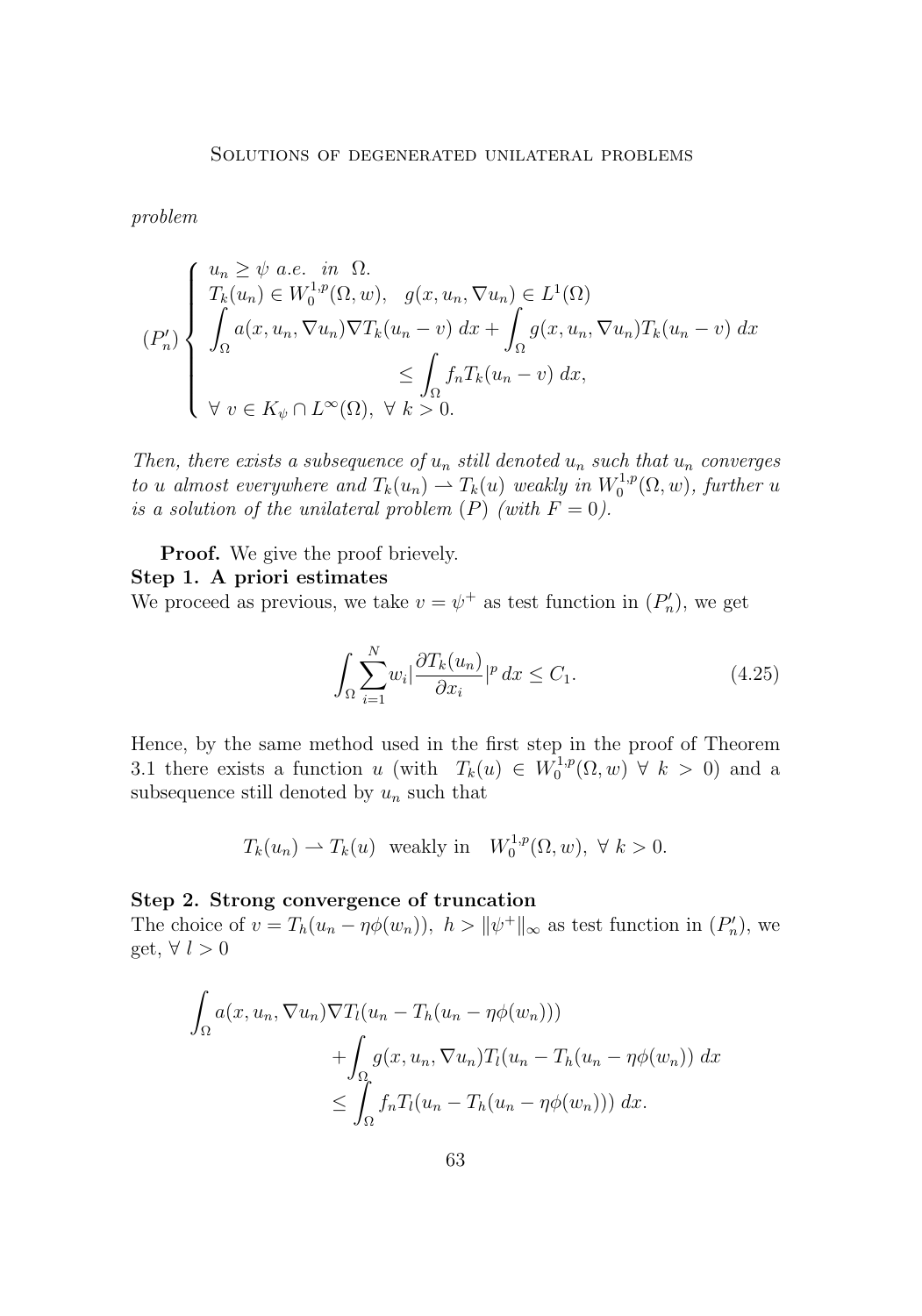Which implies that

$$
\int_{\{|u_n-\eta\phi(w_n)|\leq h\}} a(x, u_n, \nabla u_n) \nabla T_l(\eta\phi(w_n)) + \int_{\Omega} g(x, u_n, \nabla u_n) T_l(u_n - T_h(u_n - \eta\phi(w_n))) dx
$$
  

$$
\leq \int_{\Omega} f_n T_l(u_n - T_h(u_n - \eta\phi(w_n))) dx.
$$

Letting  $h$  tends to infinity and choosing  $l$  large enough, we deduce

$$
\int_{\Omega} a(x, u_n, \nabla u_n) \nabla \phi(w_n) + \int_{\Omega} g(x, u_n, \nabla u_n) \phi(w_n) dx \leq \int_{\Omega} f_n \phi(w_n) dx,
$$

the rest of the proof of this step is the same as in step 2 of the proof of Theorem 3.1.

#### **Step 3. Passing to the limit**

This step is similarly to the step 3 of the proof of Theorem 3.1, by using the Egorov's theorem in the last term of  $(P'_n)$ .

**Remark 4.4:** In the case where  $F = 0$ , if we suppose that the second mumber are nonnegative, then we obtain a nonnegative solution.

**Indeed.** If we take  $v = T_h(u^+)$  (with  $h \ge ||\psi||_{\infty}$ ) in  $(P)$ , we have

$$
\int_{\Omega} a(x, u, \nabla u) \nabla T_k(u - T_h(u^+)) dx + \int_{\Omega} g(x, u, \nabla u) T_k(u - T_h(u^+)) dx
$$
  

$$
\leq \int_{\Omega} f T_k(u - T_h(u^+)) dx.
$$

Since  $g(x, u, \nabla u)T_k(u - T_h(u^+)) \geq 0$ , we deduce

$$
\int_{\Omega} a(x, u, \nabla u) \nabla T_k(u - T_h(u^+)) dx \le \int_{\Omega} f T_k(u - T_h(u^+)) dx,
$$

we remark also, using  $f \geq 0$ 

 $\ddot{\phantom{a}}$ 

$$
\int_{\Omega} f T_k(u - T_h(u^+)) dx \le \int_{\{u \ge h\}} f T_k(u - T_h(u)) dx.
$$

On the other hand, by using [\(3](#page-5-0).3), we conclude

$$
\alpha \int_{\Omega} \sum_{i=1}^{N} w_i \left| \frac{\partial T_k(u^-)}{\partial x_i} \right|^p dx \le \int_{\{u \ge h\}} f T_k(u - T_h(u)) dx.
$$

Letting h tend to infinity, we can easily conclude that,  $T_k(u^-) = 0, \forall k > 0$ , which implies  $u \geq 0$ .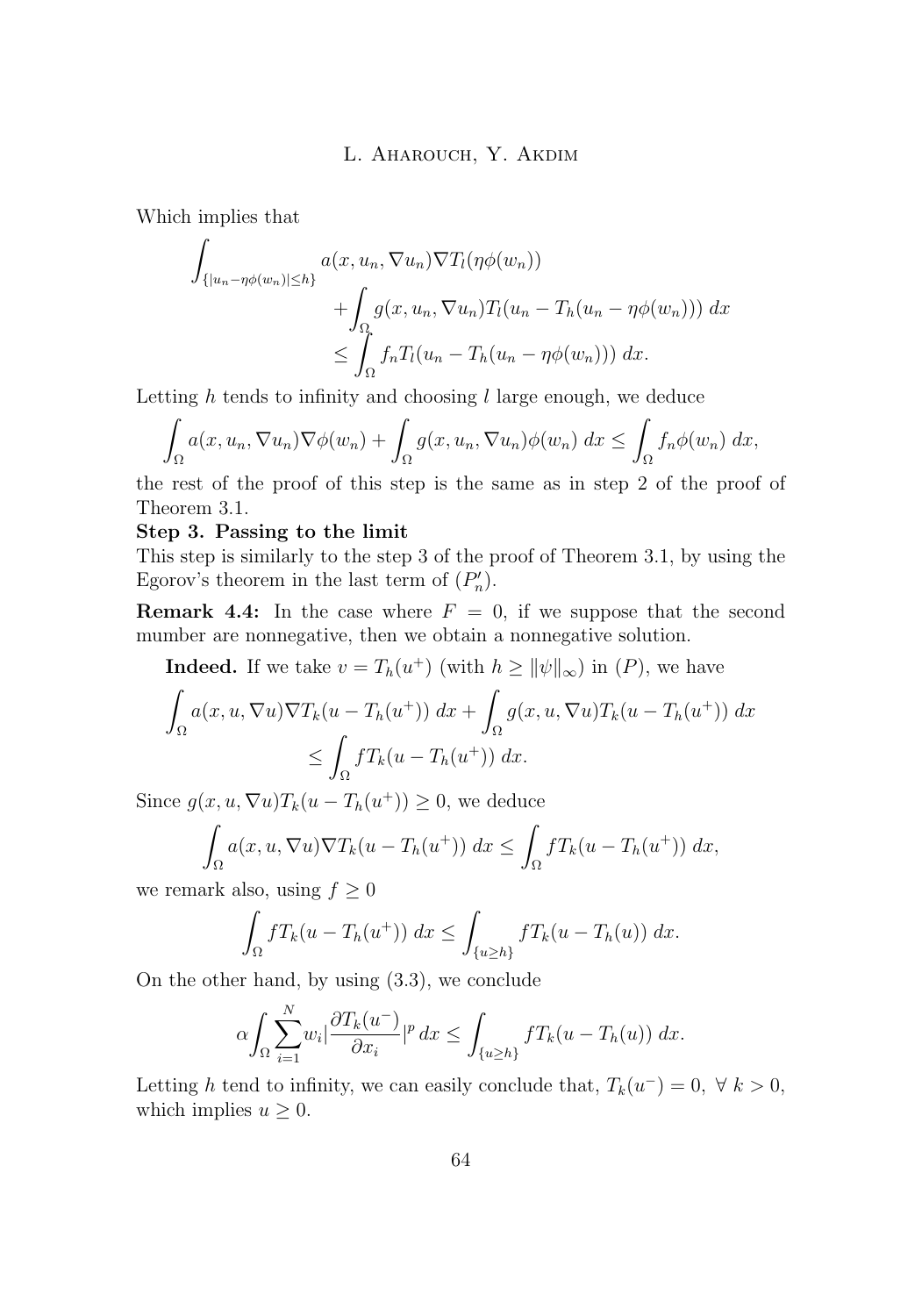# <span id="page-19-0"></span>**References**

- [1] Y. Akdim, E. Azroul, and A. Benkirane. Existence of solutions for quasilinear degenerated elliptic equations. *Electronic J. Diff. Eqns.*, 2001(71):1–19, 2001.
- [2] Y. Akdim, E. Azroul, and A. Benkirane. Existence of solution for quasilinear degenerated elliptic unilateral problems. *Annale Mathématique Blaise Pascal*, 10:1–20, 2003.
- [3] E. Azroul, A. Benkirane, and O. Filali. Strongly nonlinear degenerated unilateral problems with  $L^1$  data. *Electronic J. Diff. Eqns.*, pages  $46-64$ , Conf. 09. 2002.
- [4] P. Bénilan, L. Boccardo, T. Gallouët, R. Gariepy, M. Pierre, and J. L. Vazquez. An  $L^1$ -theory of existence and uniqueness of nonlinear elliptic equations. *Ann. Scuola Norm. Sup. Pisa*, 22:240–273, 1995.
- [5] L. Boccardo and T. Gallouët. Non-linear elliptic equations with right hand side measures. *commun. In partial Differential Equations*, 17:641– 655, 1992.
- [6] L. Boccardo and T. Gallouët. Strongly non-linear elliptic equations having natural growth and L <sup>1</sup> data. *Nonlinear Anal.*, 19:573–578, 1992.
- [7] L. Boccardo, T. Gallouët, and F. Murat. A unified presentation of tow existence results for problems with natural growth. *in : Progress in Partial Differential Equations : The Metz Surveys 2, M. Chipot (ed), Pitman Res. Notes Math. Ser. 296, Longman*, pages 127–137, 1993.
- [8] L. Boccardo, F. Murat, and J.-P. Puel. Existence of bounded solutions for nonlinear elliptic unilateral problems. *Ann. Math. Pura Appl.*, 152:183–196, 1988.
- [9] G. Dalmaso, F. Murat, L. Orsina, and A. Prignet. Renormalized solutions of elliptic equations with general measure data. *Ann. Scuola Norm. Sup Pisa Cl. Sci*, 12(4):741–808, 1999.
- [10] P. Drabek, A. Kufner, and F. Nicolosi. *Nonlinear elliptic equations, singular and degenerate cases*. University of West Bohemia, 1996.